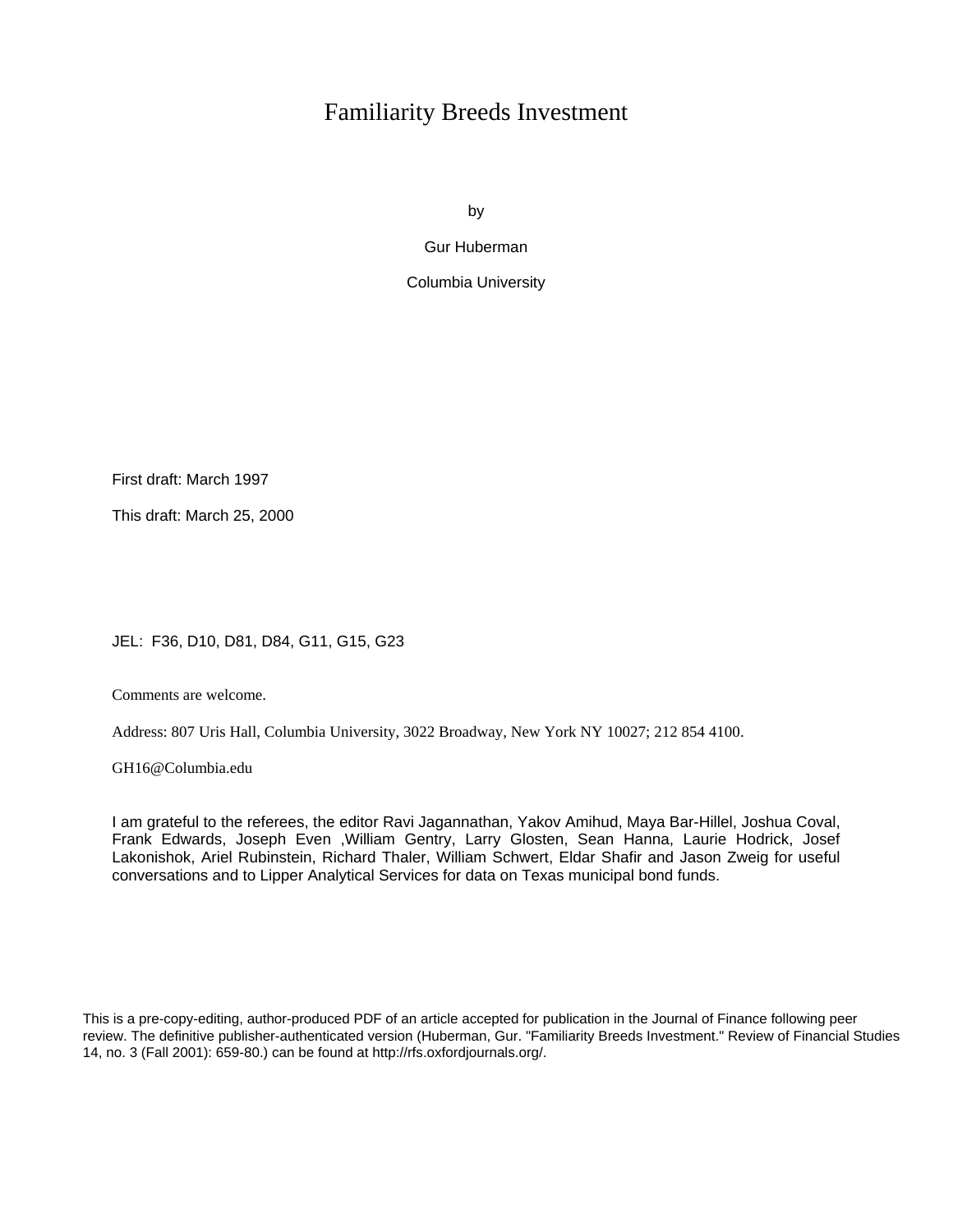# Familiarity Breeds Investment

by

Gur Huberman

Columbia University

Abstract. The geographic distribution of the shareholders of the U.S. Regional Bell Operating Companies (RBOCs) indicates that a customer of an RBOC is more likely to invest in his local company than in an RBOC in another service area. Holdings of the local RBOC tend to be larger than investments in RBOCs that serve other areas. The geographic bias of the RBOC investors is closely related to the general tendency of households' portfolios to be concentrated, of employees' tendency to own their employers' stocks in their retirement accounts, and to the home country bias in the international arena. Together, these phenomena provide compelling evidence that people invest in the familiar while often ignoring the principles of portfolio theory. Survey results point in the same direction, and suggest that wishful thinking plays a role in portfolio allocation.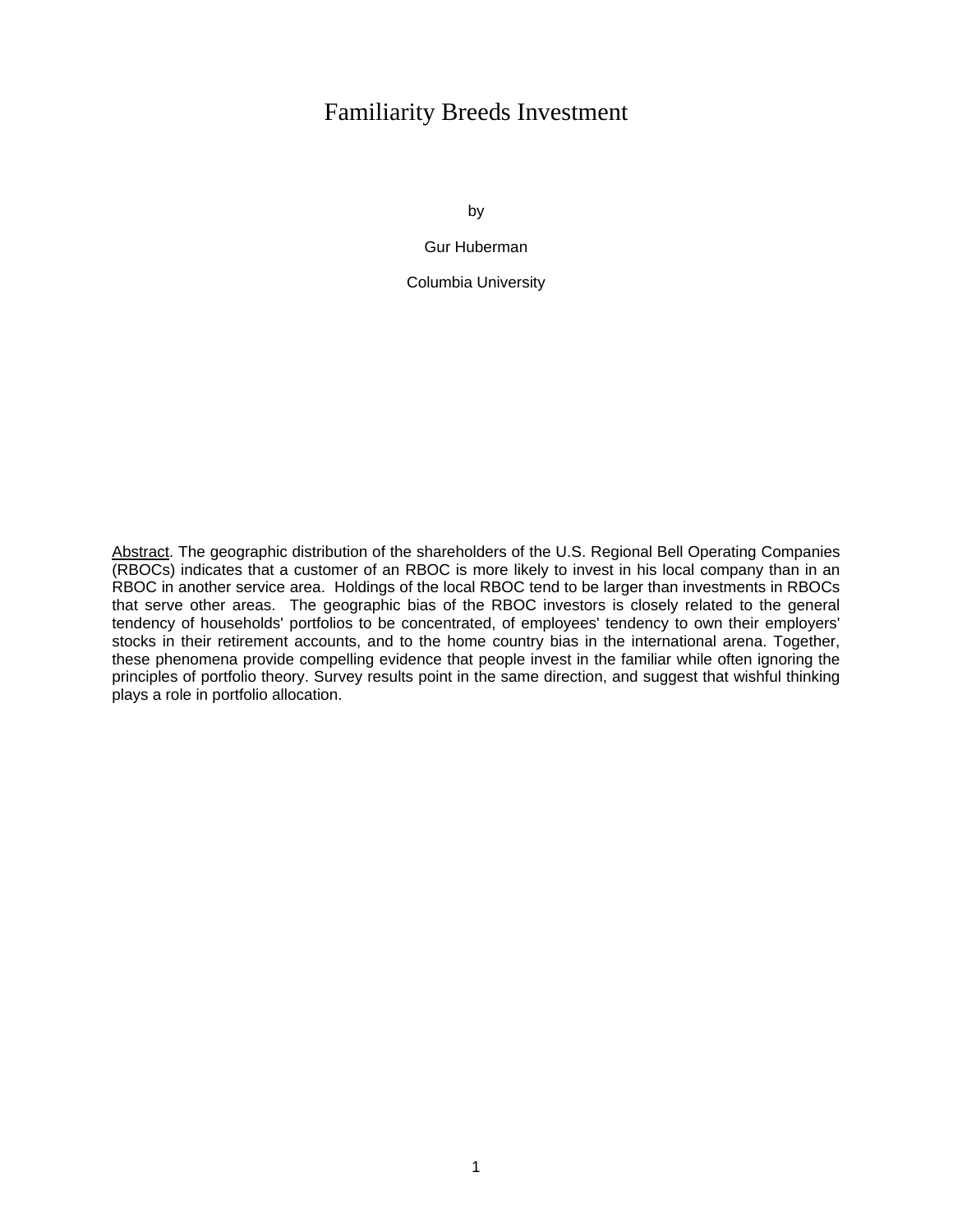# Familiarity Breeds Investment

# **Introduction**

Rational investors will greatly benefit from international diversification. Nonetheless, people tend to ignore this advice: by and large, investors' money stays in their home countries. Kang and Stulz (1997) observe: "Many Financial Economists have noticed that even though the barriers to international investment have fallen dramatically, foreign ownership of shares is still extremely limited and much smaller than one would expect in the absence of barriers to international investment." An article in the Economist (1996), "Stay-at-Home Shareholders," concludes: "It appears, therefore, that foreign investment has been hampered, at least until recently, by many of the factors that common sense would suggest: capital controls, opaque markets, and the high cost for fund managers of setting up overseas. In the past few years, these barriers have been falling—especially in emerging markets, where the gains from diversifying are biggest. So investors should soon start gobbling up foreign shares in record numbers. If they do not, economists may have to diversify into other theories."

A novel explanation of the home country bias is that people simply prefer to invest in the familiar. People root for the home team, and feel comfortable investing their money in a business that is visible to them. Paucity of international diversification is only one of the implications of this tendency to invest in the familiar.

To test this hypothesis, consider the geographic distribution of the shareholders of the seven U.S. Regional Bell Operating Companies (RBOCs) at the end of 1996. Each RBOC has been the major provider of local telephone service in its region since the 1984 divestiture of AT&T. The behavioral hypothesis implies that a disproportionate number of an RBOC's customers tend to hold a disproportionate number of shares of that RBOC and invest a disproportionate amount of money in their local RBOC. The usual explanations for the small scale of international stock diversification are irrelevant here, as each of the seven RBOCs is equally accessible to the U.S. investing public, their shares trade on the New York Stock Exchange, and their market capitalizations are large.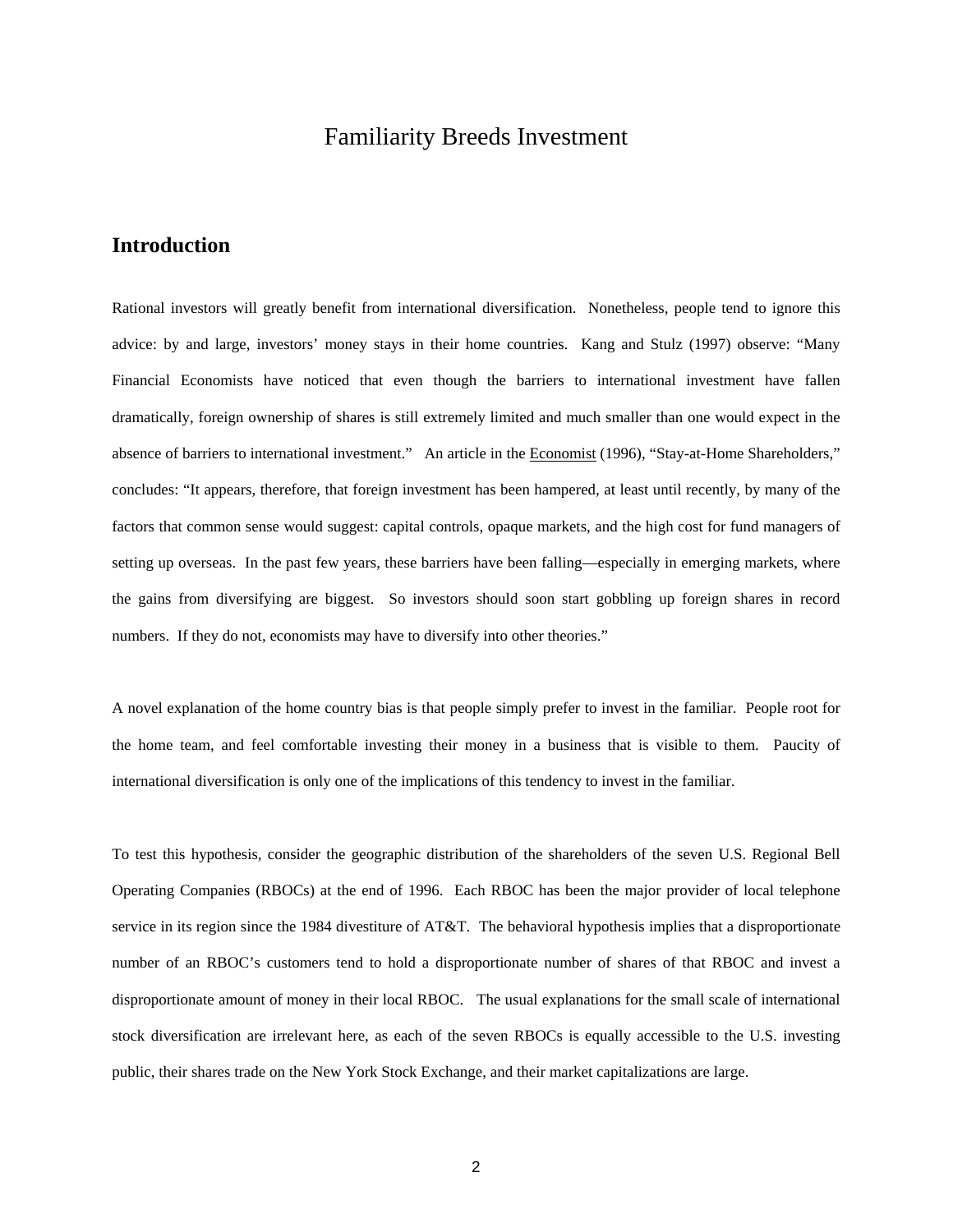The evidence that people do invest in the familiar is clear. In every state but Montana, more people hold shares of the local RBOC than of any other single RBOC. In most states, more money is invested, per investor, in the local RBOC than in any other RBOC. A typical investor in an RBOC tends to invest more money if he invests in the local RBOC than if he invests in an out-of-state RBOC. Typical account sizes range between \$10,000 and \$20,000, a considerable amount to be invested in a single stock in comparison with the typical U.S. household's net worth and direct and indirect stock holdings.

Investment in the familiar manifests itself in more than just the home country bias and the location of RBOC shareholders. Coval and Moskowitz (1999) find that U.S. investment managers exhibit a strong preference for locally headquartered firms in their domestic portfolios. Feldstein and Horioka (1980) document high positive correlation between a country's savings and its investment rate, arguing that capital flows to familiar (domestic) investment opportunities, not necessarily to the most profitable. Kilka and Weber (1997) show that German business students are more optimistic about German stocks than American stocks, and vice versa for American business students. More than 30% of defined contribution pension money is invested in the employer's stock. And respondents to a Gallup survey (Driscoll, Karen, Jill Malcolm, Marsha Sirull and Patricia Slotter, 1995) view their own employer's stock as safer than a diversified stock fund, domestic or international.

Heath and Tversky (1991) lay out behavioral foundations for betting on the familiar, but do not explain why the nature of the bet is frequently "buy and hold." They conduct a series of experiments showing that "holding judged probability constant – people prefer to bet in a context where they consider themselves knowledgeable or competent than in a context where they feel ignorant or uninformed." Heath and Tversky conclude "[the competence hypothesis] might also help explain why investors are sometimes willing to forego the advantage of diversification and concentrate on a small number of companies with which they are presumably familiar."

Merton (1987) offers an asset pricing theory which deviates from the CAPM because investors focus on the familiar. In that work, every stock is familiar to a subset of investors in the sense that they – and only they – know the parameters of the stock return's distribution. Investors trade only in securities with which they are familiar; otherwise they are rational mean-variance maximizers. In equilibrium, stocks with a smaller investor base will have lower prices (and higher expected returns).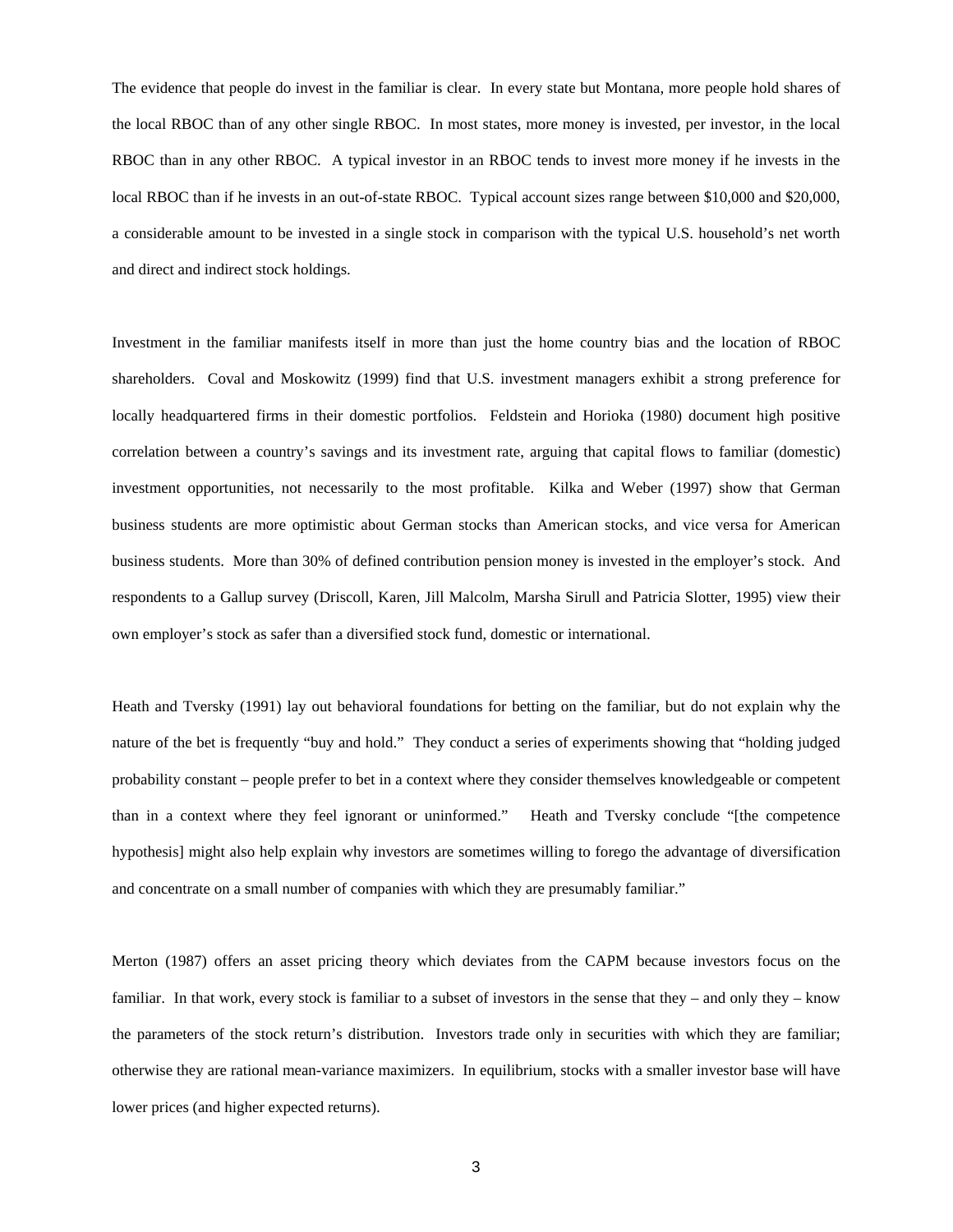Section 1 assembles seemingly disparate evidence on how familiarity affects investment choices. Section 2 documents the geographic distribution of the RBOC shareholders and relates the amounts of money that individuals invest in the RBOCs to the typical U.S. household's net worth and stock holdings. Section 3 discusses possible explanations and Section 4 concludes.

## **1. Instances of Investment in the Familiar**

This section surveys numerous examples of the tendency to invest in the familiar and thereby demonstrates the strong and pervasive influence familiarity exerts on investment decisions. It recalls the relevant literature on international investments, mentions the geographic bias of U.S. domestic fund managers, discusses employees' inclination to hold their employers' equity in defined contribution pension plans and relates a few additional anecdotes. Together, the evidence suggests that in addition to perceived risk and return, other variables – familiarity, for instance – affect investment choices, or that these other variables affect the perception of risk and return.

#### **1.1 International Finance and Investing in the Familiar**

Grubel (1968), Levy and Sarnat (1970) and Solnik (1974) are among the first to recommend international diversification. French and Poterba (1991) is probably the most prominent among the numerous studies which document the home country bias – evidence that investors do not diversify internationally.

French and Poterba (1991) estimate that U.S., Japan, and U.K investors hold 93%, 98%, and 82% of their equity investments, respectively, in their home countries, and argue that these numbers are inconsistent with standard models of asset allocation. This gap between investors' actual and presumably optimal behavior motivated numerous studies in search for an explanation. A partial list includes Cooper and Kaplanis (1986, 1994), Gehrig (1993), Kang and Stulz (1997) Pesenti and van Wincoop (1996), Tesar and Werner (1995). Lewis (1995, 1999) surveys this literature. More recent contributions include Serrat (1996), Gomez and Zapatero (1997), and Grossman and Zhou (1997).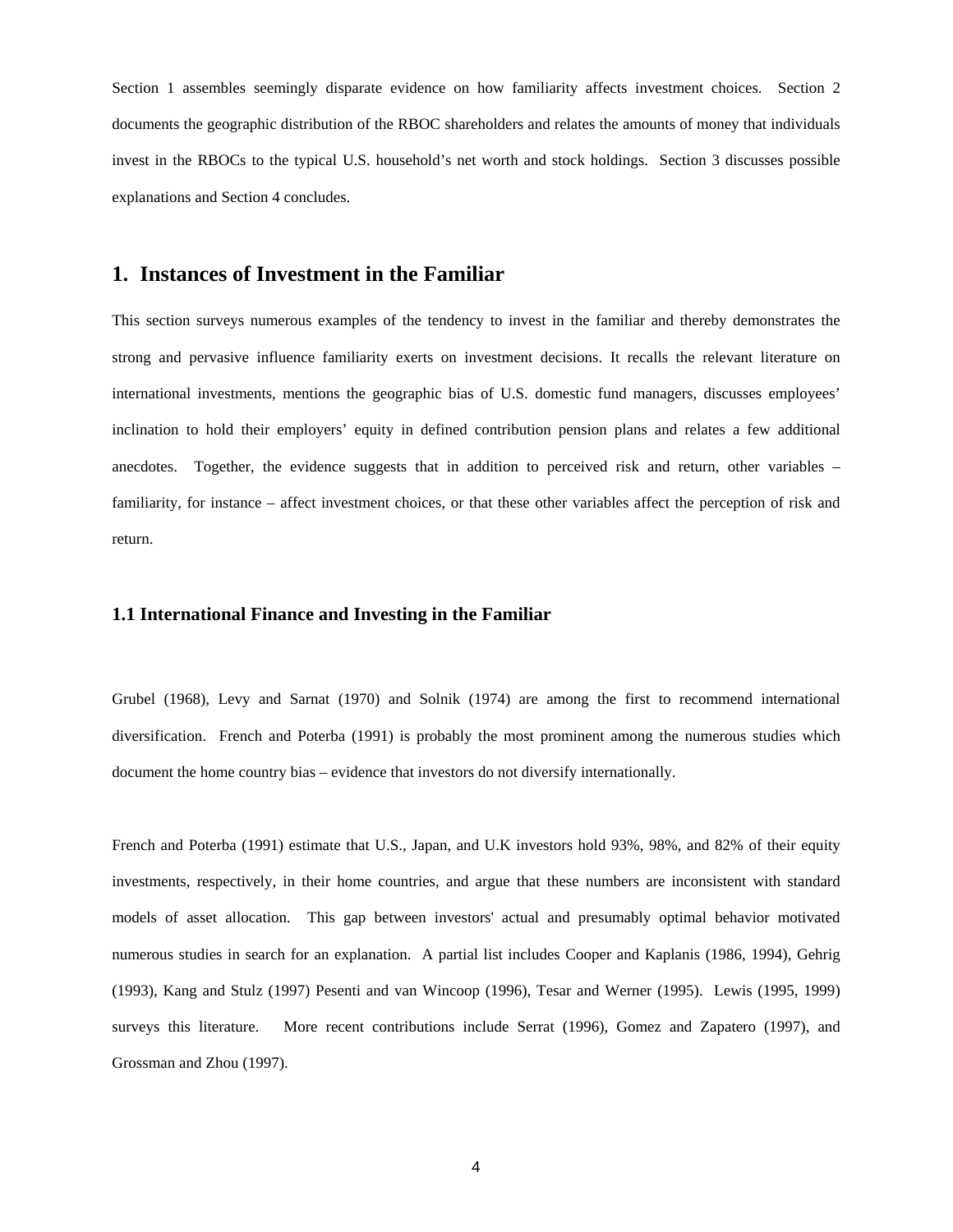Attempts to explain the home country bias usually consider either transaction costs or hedging needs. The former include outright capital controls, taxes and higher transactions costs associated with international investments. But these seem to pose no material challenge to cross border investments among the developed countries. Indeed, Tesar and Werner (1995) write: "the high transactions rate on foreign investments suggests that investors frequently adjust the composition and size of their international portfolios, even though much of this activity has little impact on net investment positions… [This observation] suggests that high transaction costs associated with trading foreign securities cannot be the reason for the observed reluctance of investors to diversify their positions internationally."

Interestingly, Tesar and Werner (1995) anticipate this paper's results, noting that "Observations on the portfolio choices of Canadian and U.S. investors suggest that to the extent investors do invest in foreign securities, their investment decisions do not reflect pure diversification motives. Instead, geographic proximity seems to be an important ingredient in the international portfolio allocation decision."

Different hedging needs may arise because residents of different countries consume bundles that are subject to different stochastic inflation rates, or because they produce and consume different non-traded goods, or because they own assets that do not trade. Baxter and Jermann (1997) argue persuasively that the single most important non-traded asset is human capital and that returns to human capital are highly correlated with the returns to the domestic stock market. Indeed, Baxter and Jermann consider typical investors from four countries – Japan, Germany, the U.K. and the U.S. – who wish to allocate their portfolios among equity indices of these markets. Optimally, each investor should *short* a substantial fraction of his national market portfolio!

The home country bias also applies to real, not just financial investments. Indeed, a closely related puzzle is the high correlation between a country's long term's saving rate and its investment rate, which suggests that money saved in a country is invested in that country rather than in the (possibly foreign) country that offers the best return. Obsfeld (1995) offers a critical review of the literature, which was pioneered by Feldstein and Horioka (1980).

#### **1.2 Domestic Equity Managers**

Coval and Moskowitz (1999) report that the typical equity portfolio of a U.S. money manager consists of stocks of firms that are located 100 miles closer to the manager's office than the average U.S. firm. The bias toward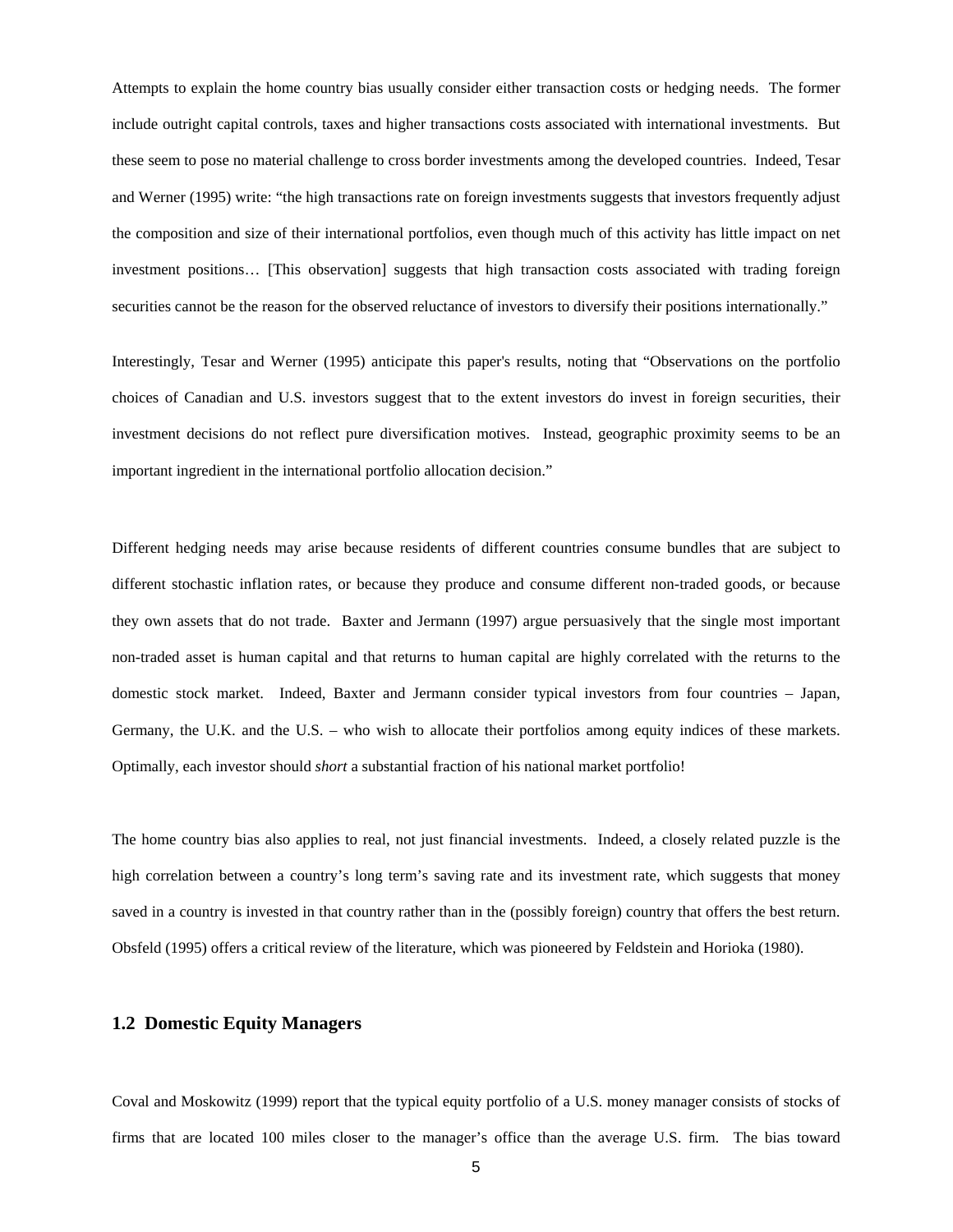investing locally increases with firm leverage and decreases with firm size and output tradability, but seems unrelated to the money manager's type. Coval and Moskowitz (1997) find abnormal performance in locally held firms and interpret their results as evidence that information advantages motivate investors to favor nearby investments.

#### **1.3 Investment in the Most Familiar: The Employer's Stock**

Investment in the familiar extends to workers who choose to invest some – perhaps all – their retirement money in their employers' stocks. In some cases, workers prefer to buy the company stock instead of investing in the other options available in their pension plans. In other cases the preference for the company stock is induced by a matching contribution of the employer. And in still other cases, it is the company that contributes its own stock to the plan, without offering the workers any choice in the matter. Benartzi (2000) reports that "[r]oughly a third of assets in large retirement savings plans are in company stock… [E]mployees invest 20-30 percent of their *discretionary* funds in company stock (as opposed to being required to own company stock)."

Employers may – and some do – offer incentives to workers to include the company stock in their retirement accounts. In these cases, stockholders essentially sell the firm's shares to workers at a discount. A standard application of the principal-agent theory cannot account for this behavior, since in a large firm, most individuals' job performance hardly affects the bottom line. It seems that employers have two mutually enhancing reasons for seeing rank-and-file workers as fellow shareholders: one, this makes employees identify more strongly with the company and thereby motivates them to become better workers; and two, workers actually like to hold the company stock – it is familiar!

Even in the absence of an explicit financial inducement, many employees choose to hold their firm's stock in their 401(k) accounts. For instance, the presumably financially sophisticated employees of J.P. Morgan invest 19% of their 401(k) plan money in Morgan's stock, although the firm offers no incentive to make this particular choice. (J.P. Morgan, 1997.) Business Week (1997) reports, "in some companies, even when employees have the choice of other investment options, they tend to go for what they know. Look at Abbott Labs. Until January, 1996, employees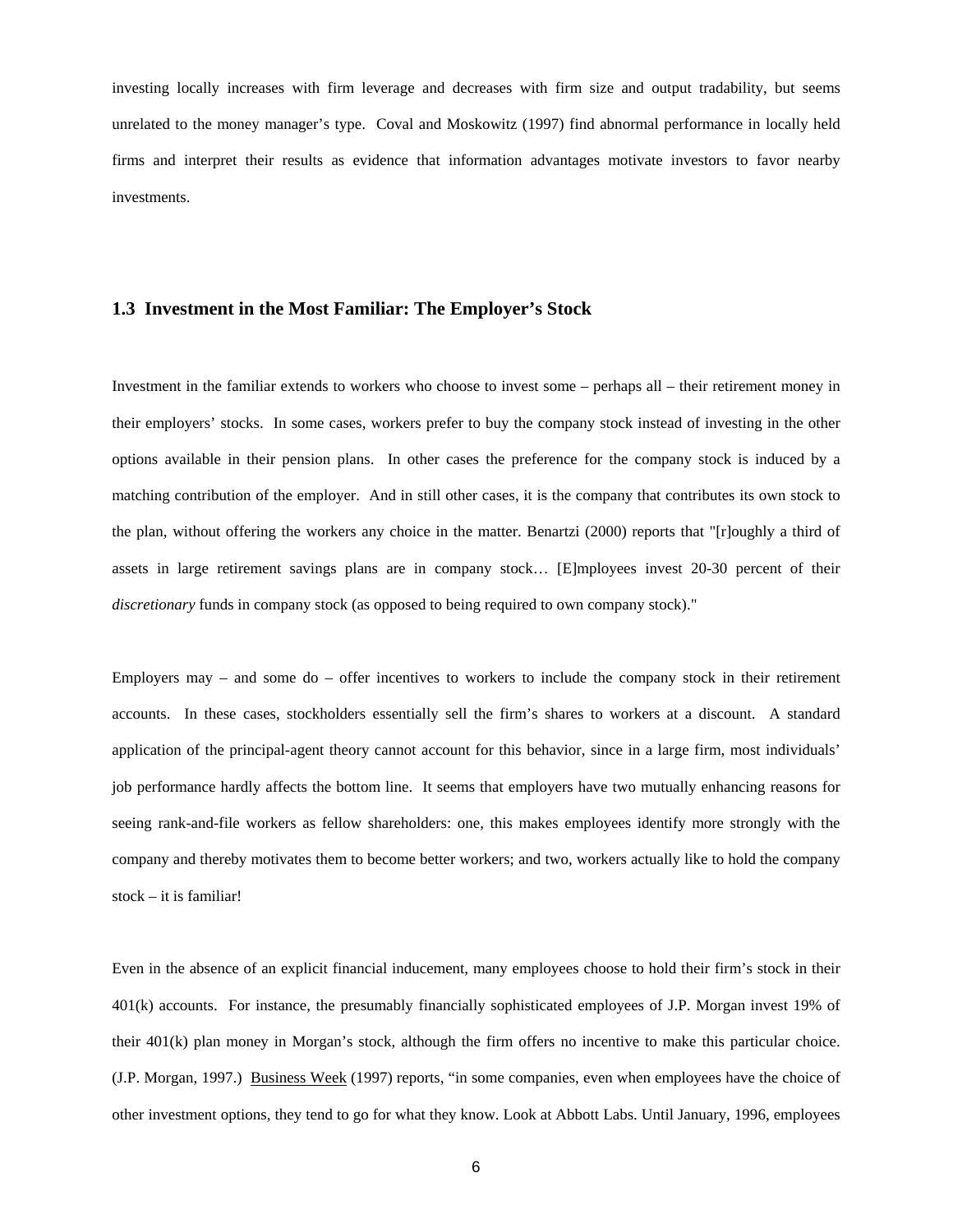had no choice: All of the 401(k) money went into company stock. Then the company added four investment choices and the chance to reallocate. Today, 68% of the employees' regular investment still goes toward stock and the total plan remains 90% invested in Abbott shares."

Krane (1996) provides an example of how badly workers of one company were hurt, having invested their retirement money with the company's stock: "Employees of Color Tile still don't know how much money they lost. Most of their 401(k) is invested in company stock and real estate, but the company, a retailer of home-decorating materials based in Fort Worth, declared bankruptcy in January. That froze the estimated \$20 million in the plan and its exact value is unknown." According to Schultz (1996a) Color Tile's 401(k) plan had 1,362 participants.

Kahn (1997) reports on the 401(k) plan of Mercury Finance, a firm whose stock price dropped from \$12.25 on December 31, 1996, to \$2.25 on April 4, 1997. According to Kahn, "Of a total of about 1,900 workers, nearly 900 are enrolled in the company's 401(k) plan. And according to the plan data for 1994, nearly two-thirds of the plan's assets were invested in Mercury Finance's own plummeting stock… Besides Mercury stock workers were offered just one other equity option, a diversified growth fund. The only other active options were a money market fund and a guaranteed investment contract… At the end of 1994, besides the 65.5 percent in Mercury stock, the plan assets were divided as follows: 18 percent in the guaranteed investment contract, 8.5 percent in the equity fund and 5.5 percent in the money market fund…[P]lan participants themselves chose how to divide their contributions to the plan."

The John Hancock-Gallup survey sheds further and consistent light on the issues discussed here. [Driscoll, Malcolm, Sirull and Slotter (1995).] It compiles the responses of 803 randomly selected individuals whose employers were offering a 401(k), savings, thrift or profit sharing plan with a choice of funds in which to invest. To qualify for the survey, these workers had to be currently contributing to the considered retirement plan. The survey's most relevant finding for this work is that participants consider the employer's stock safer than a domestic stock fund, which they consider safer than an international stock fund. In addition, they say that they are more likely to contribute to a familiar investment option, and that their own company stock is the most familiar investment option to them.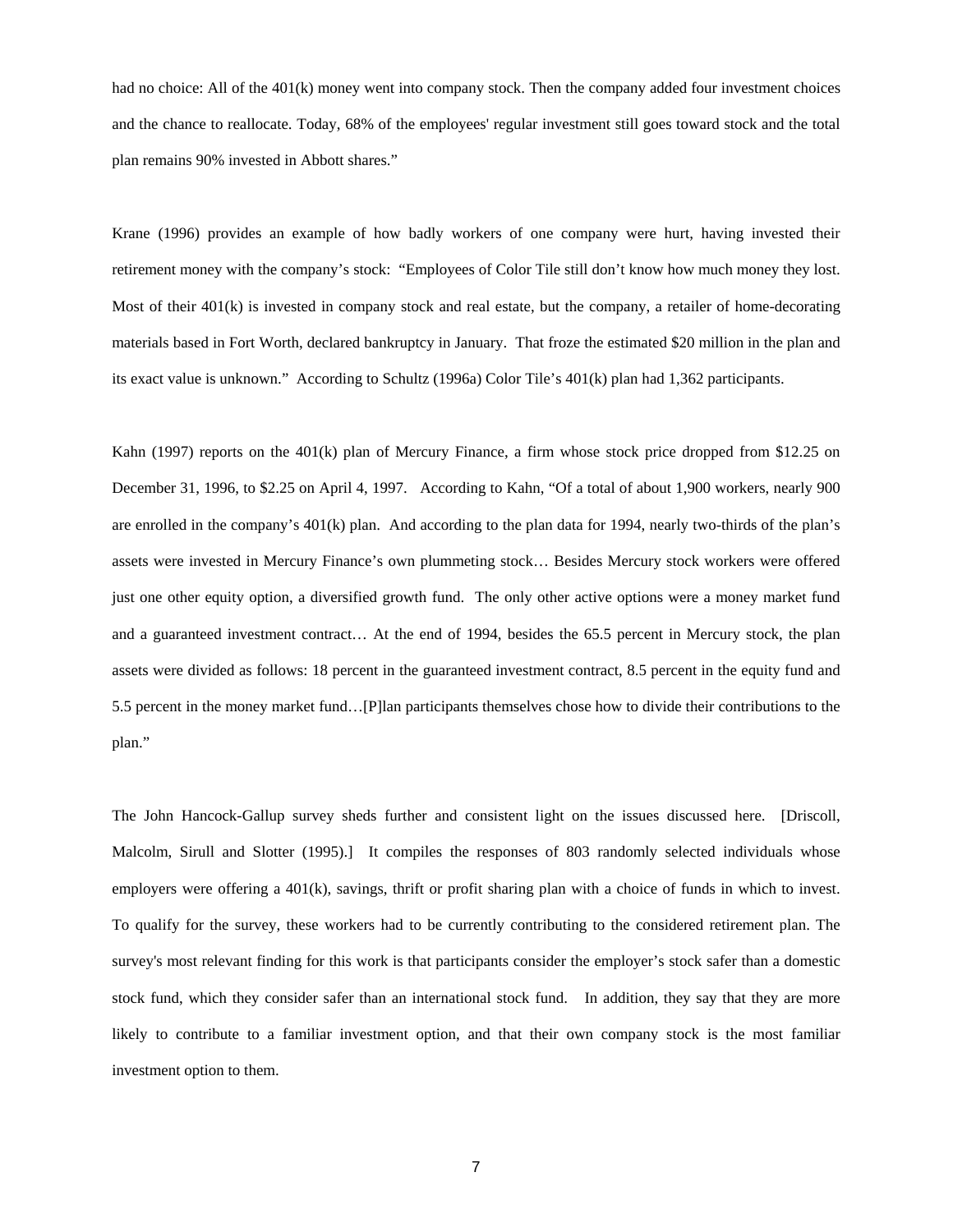In summary, both the data on 401(k) asset allocation and the John Hancock survey suggest that workers' financial well being is often closely tied to their employer's stock. Workers actually like this situation because the employer's stock is a very familiar investment.

### **1.4 Additional Instances of Investment in the Familiar**

Casual empiricism suggests that residents of company towns tend to hold shares in these companies (e.g., Rochester, N.Y., for Bausch and Lomb, Kodak, and Xerox.) A piece of anecdotal evidence: following the 1994 takeover of Gerber Products by Sandoz, the New York Times reported from Fremont, Michigan, that "hundreds of local residents – including descendants of those farmers who first invested in the cooperative that became Gerber Products – are figuring out how to reinvest anywhere from the hundreds to tens of millions of dollars they will receive from the Gerber stock." Fremont had 3,900 residents. Gerber directly accounted for 40% of local taxes and employed about 1,300 people according to the New York Times. (Feder, 1994.) Fremont's shareholders of Gerber were very lucky, but their portfolio selection was far from wise.

The Wall Street Journal (Deogun, 1997) provides another example, reporting that at least \$23 billion of Coca Cola stock, or 16%, is held in Georgia, most of it in metropolitan Atlanta, and to many shareholders, selling is anathema. (Coke's headquarters are in Atlanta.)

Lipper Analytical Services (1997, personal communication) reports the existence of 21 mutual funds of Texas municipal bonds. Among them, they manage around \$500 million. Residents of a state buy shares in a fund whose assets are municipal bonds from their home state if they wish to avoid paying both federal and state taxes on the interest income. Texas, however imposes no state income tax. It seems, then, that buying a Texas municipal bond fund is yet another manifestation of investment in the familiar and an act of Texan patriotism.

A detailed look at the geographic distribution of the shareholders of the RBOCs augments the review of the evidence that shows that people favor familiar investments, and are reluctant to invest in the unfamiliar.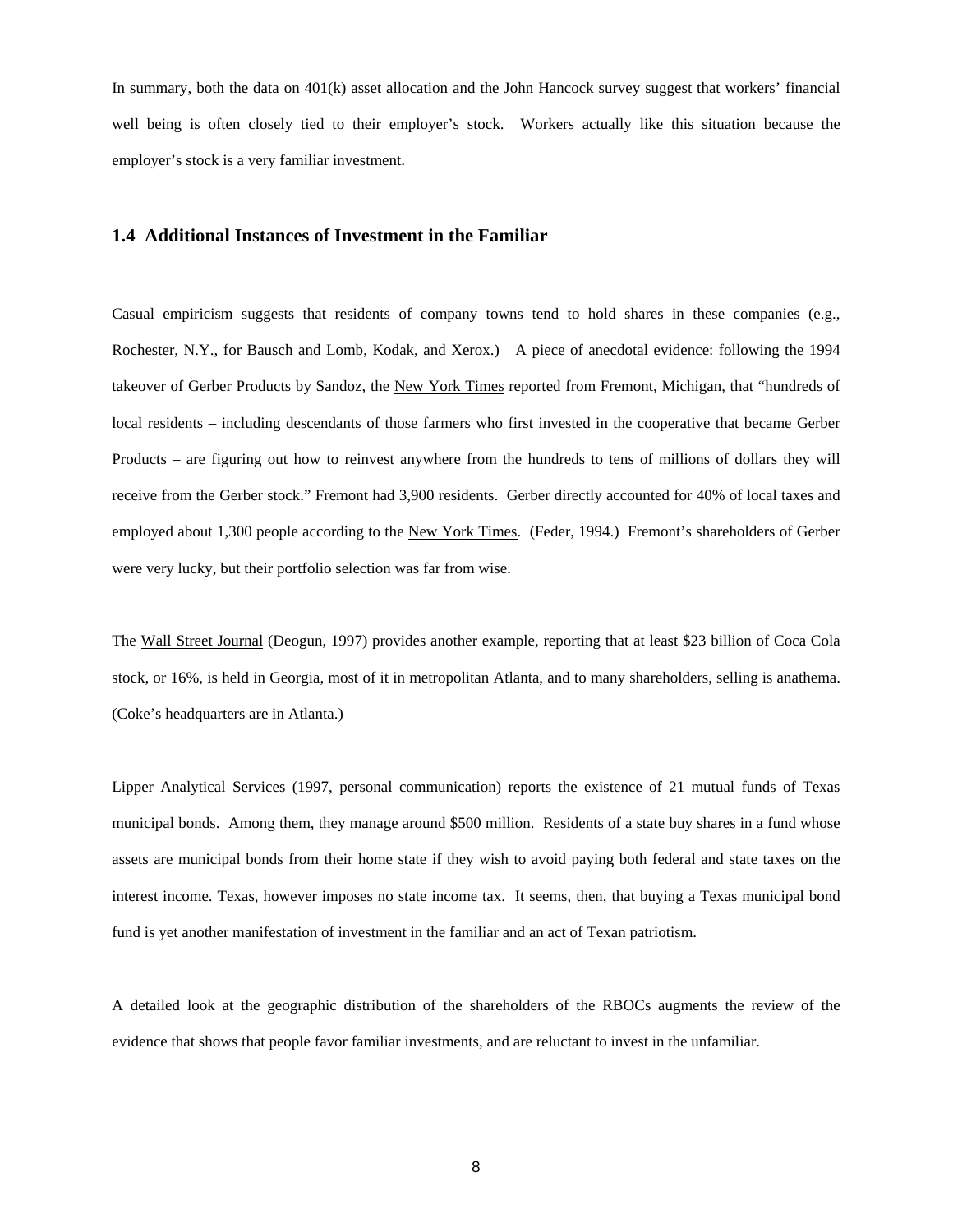## **2. Evidence on the Regional Bell Operating Companies**

Traditional hedging arguments suggest both over- and under-investment in the local RBOC, but the argument favoring under-investment is stronger than the one favoring over-investment. A customer of an RBOC may overinvest in its stock as a hedge against unexpected increase in the price of its services. But the magnitude of a typical household's expenditure on local telephone service suggests that only a small portion of the household's investment portfolio should be dedicated to such a hedge. Nonetheless, the evidence indicates that on average, a household that chooses to own shares of an RBOC is heavily invested in these shares in comparison with the typical household's equity portfolio.

Theory would suggest that a person should diversify and invest less in the RBOC serving him than in those operating at other parts of the country because the fortunes of the RBOCs vary with the economic tides in their home areas. To the extent that a household's financial well being is tied to its region's well being, share returns of the local RBOC are more positively correlated with the household's well being than the returns of any of the other six RBOCs. Therefore, a rational household's portfolio should have a *smaller* weight in its local RBOC than in each of the other RBOCs.

The data are considered from various perspectives. The implicit null hypothesis that shareholders' location has no effect on their choice of RBOC stocks is usually rejected in favor of the alternative that people tend to invest in the RBOC that serves them.

## **2.1 The Data**

The seven RBOCs provided the number of account holders and the number of shares being held in each state in late 1996. There are 48 states in the sample because Connecticut, Alaska, and Hawaii were not served by an RBOC, while Washington, D.C., is listed as a separate state. BellSouth provided the information only for individual accounts registered directly with it, i.e., it omitted both institutional accounts and individual accounts held through brokerage firms. Ameritech requested that explicit data on the distribution of its shareholders not be published, but allowed the incorporation of its information into aggregate statistics. Share prices are February 10, 1997, closing prices.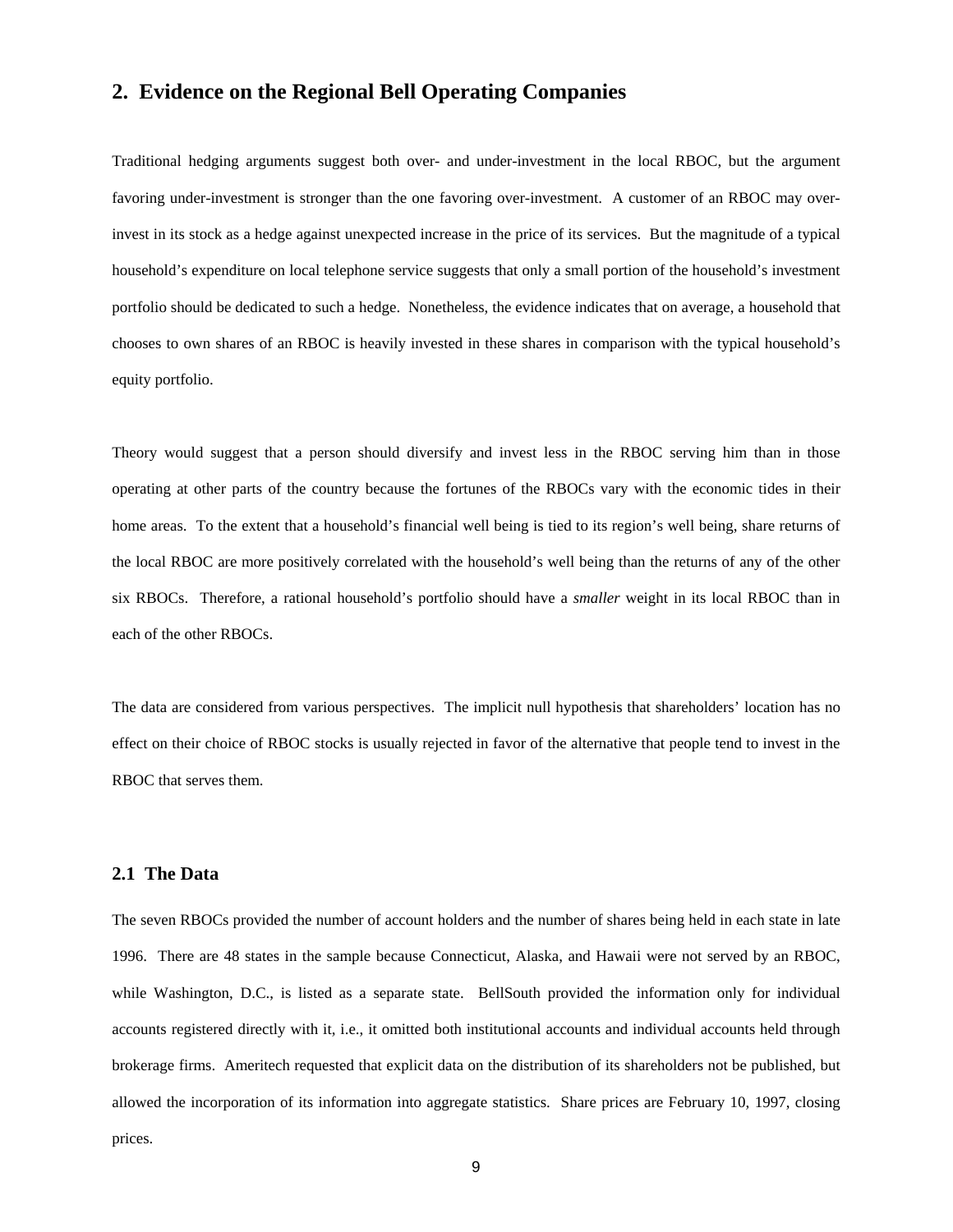Table 1 reports the nationwide number of shareholders for each RBOC and the number of shares outstanding. It also provides the market capitalization of the RBOC, the average dollar value of an account, and the fraction of the S&P500 that is represented by the RBOC's capitalization.

#### **Table 1 here**

The number of shareholders provided by the RBOCs and reported in Table 1 is the sum of the number of individual shareholders registered directly with the RBOC, the number of institutions holding the RBOC's shares, the number of various brokerage accounts that pool individual holdings, and the number of trustee accounts. BellSouth is exceptional, having provided only the number of individual accounts registered directly with the company. Therefore the number of accounts of BellSouth reported in the table, 1.088 million, is not comparable to the total number of accounts provided for the other RBOCs. Nonetheless, the table shows that BellSouth has more shareholders than the other RBOCs. Among them, these 1.088 million shareholders hold 373 million shares out of the total 993 million outstanding. Thus, about 62% of the equity of BellSouth is held by institutions and by people who hold the shares through brokerage accounts.

The RBOCs tend to subsidize their employees' stockholdings, but this tendency does not drive the results below. They subsidize their employees' stock purchases only within a 401(k) pension plan, and shares of the 401(k) plan are held by a trustee on behalf of the pension plan and therefore appear as owned by a single owner – the trustee. Thus, this paper's results are not contaminated by employees' holdings of subsidized employer stocks.

The average account value reported in Table 1 reflects all accounts – individuals directly holding shares with the companies as well as institutions, brokerage and trust accounts. For BellSouth, the average account size of individuals who are registered directly with the company is \$16,024.

Table 2 shows the states covered by the different RBOCs and the fraction of the telephone lines that is provided by the RBOC. (The rest of the lines are provided by non-Bell companies.) In addition, Table 2 reports the fraction of all the RBOC shareholders who reside in each state, and the fraction of the total RBOC equity held in that state.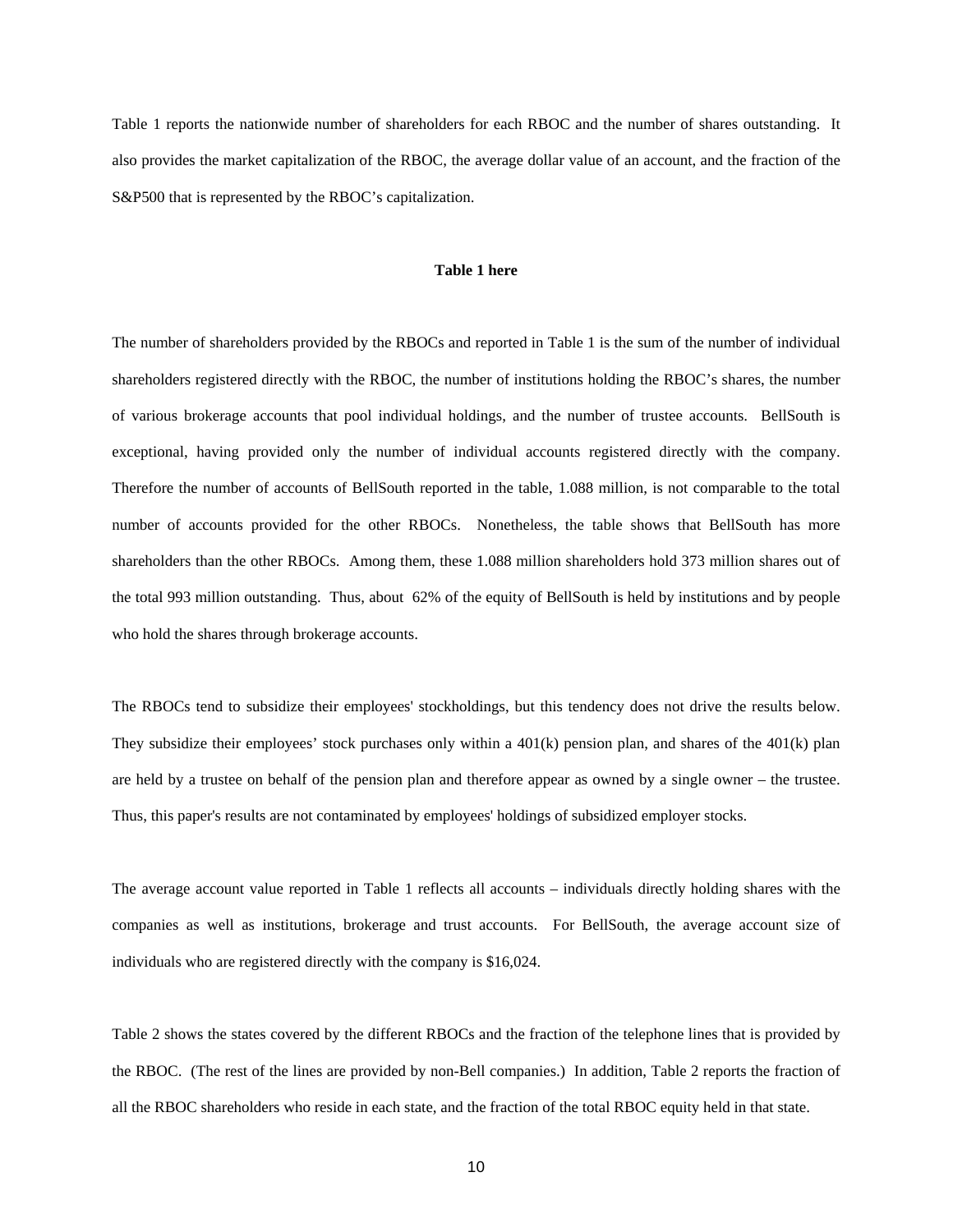#### **Table 2 here**

New York is unusual. Its fraction of account holders is 14.16%, but the fraction of equity held in New York is 73.75%. The reason is that many institutional holders, custodians and brokerage firms reside in New York. They do not hold many accounts, but they hold many shares – approximately 62% of the total number of shares outstanding. The 62% estimate is obtained in two different ways. First, this is the fraction of BellSouth's shares that are not held by households directly. Second, the fraction of BellSouth's shares held by directly registered shareholders in New York is 10.65%. Take that as typical for the other RBOCs, and subtract it from the average fraction of the equity held in New York – 73.75% to obtain 63.1%, as a second estimate of the fraction of shares held in New York by institutional holders, custodians and brokerage firms. The proximity of the two estimates suggests that New York addresses are used by the lion's share of stockholders who are not individual holders registered directly with the company.

#### **2.2 The Issues**

The association between the geographic focus of the RBOCs' services and the location of their shareholders has different but related aspects which are covered in this section. Typically, an RBOC has more shareholders in the area that it serves than do other RBOCs; the fraction of an RBOC's equity that is held in the area it serves is bigger than the fractions of other RBOCs' equity held in the same area; the area that an RBOC serves invests more money in that RBOC than in other RBOCs; the account sizes in the local RBOC are comparable to or larger than those in the other RBOCs. Evidence suggesting that RBOC account sizes are big relative to portfolios of U.S. households concludes this section.

Tables 3 and 4, which have a similar structure, summarize most of the evidence. State by state, they provide the average and maximal relevant statistic for out-of-state RBOCs, then for the local RBOC. For each state they report a t-statistic, testing the null hypothesis that the relevant statistic for the local RBOC has the same mean as that for the other RBOCs, and that they are all normally distributed. To this end, the mean (m) and standard deviation (s.d.) of the statistic are calculated for the six out-of-state RBOCs. The reported t-statistic is  $\sqrt{5(x-m)/(s.d.)}$ , where x is the statistic for the local RBOC. Under the null, the statistic has a t distribution with five degrees of freedom; the 5%,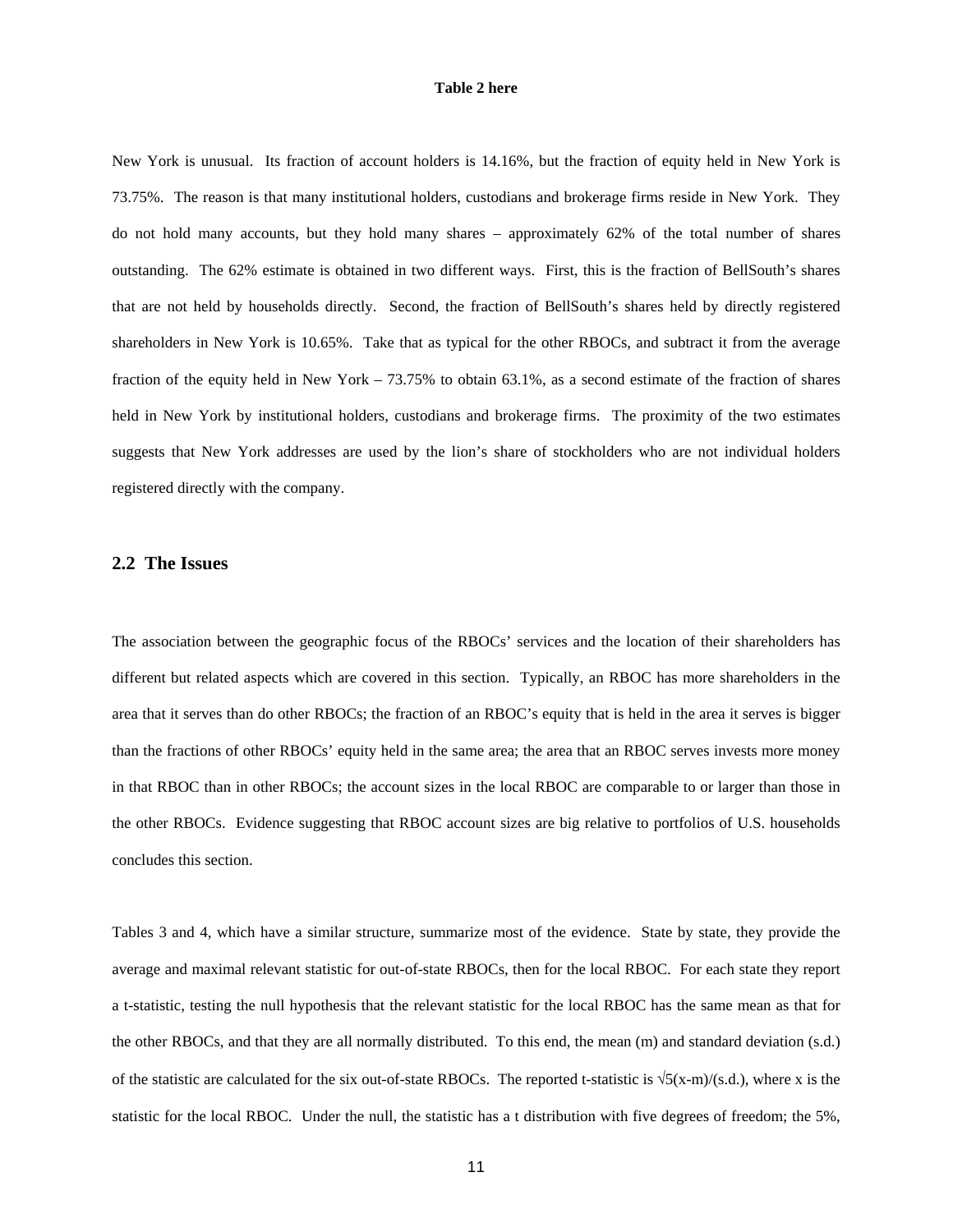1%, and ½% upper tails of the distribution are at 2.015, 3.365, and 4.032, respectively. These t-statistics are approximately independent across states, but less so across tables.

#### **2.2.1 The Number of Accounts in Each State**

Table 3 reports the average and highest number of accounts for out-of-state RBOCs and the number of accounts for the local RBOC. The local RBOC has more accounts than any other RBOC in 47 out of the 48 states (including D.C.) that are served by an RBOC. (Montana is the exception.)

#### **Table 3 here**

On average, the number of accounts held in the local RBOC is more than twice the average number of accounts held in the out-of-state RBOCs; the number of accounts held in the local RBOC is 63% bigger than the number of accounts held in the next most popular RBOC. In other words, approximately two out of every seven RBOC accounts are with the local RBOC. (The expected number is of course one out of seven.)

In summary, in every state but one there are more shareholders of the local RBOC than of any other RBOC.

#### **2.2.2 The Fraction of Accounts in Each State**

For each RBOC, consider the number of accounts in each state divided by the total number of accounts for that RBOC, thereby controlling for differences in popularity of the different RBOCs. Table 3 also reports the average and highest of these ratios for the out-of-state RBOCs as well as for the local RBOC.

In every state, the fraction of the local RBOC account holders exceeds that of the highest fraction among the other RBOCs. On average, the fraction of the local RBOC is 82% higher than that of the next RBOC.

In summary, a disproportionate number of an RBOC's equity holders tend to live in the area served by that RBOC.

#### **2.2.3 The Fraction of the RBOCs' Outstanding Equity in Each State**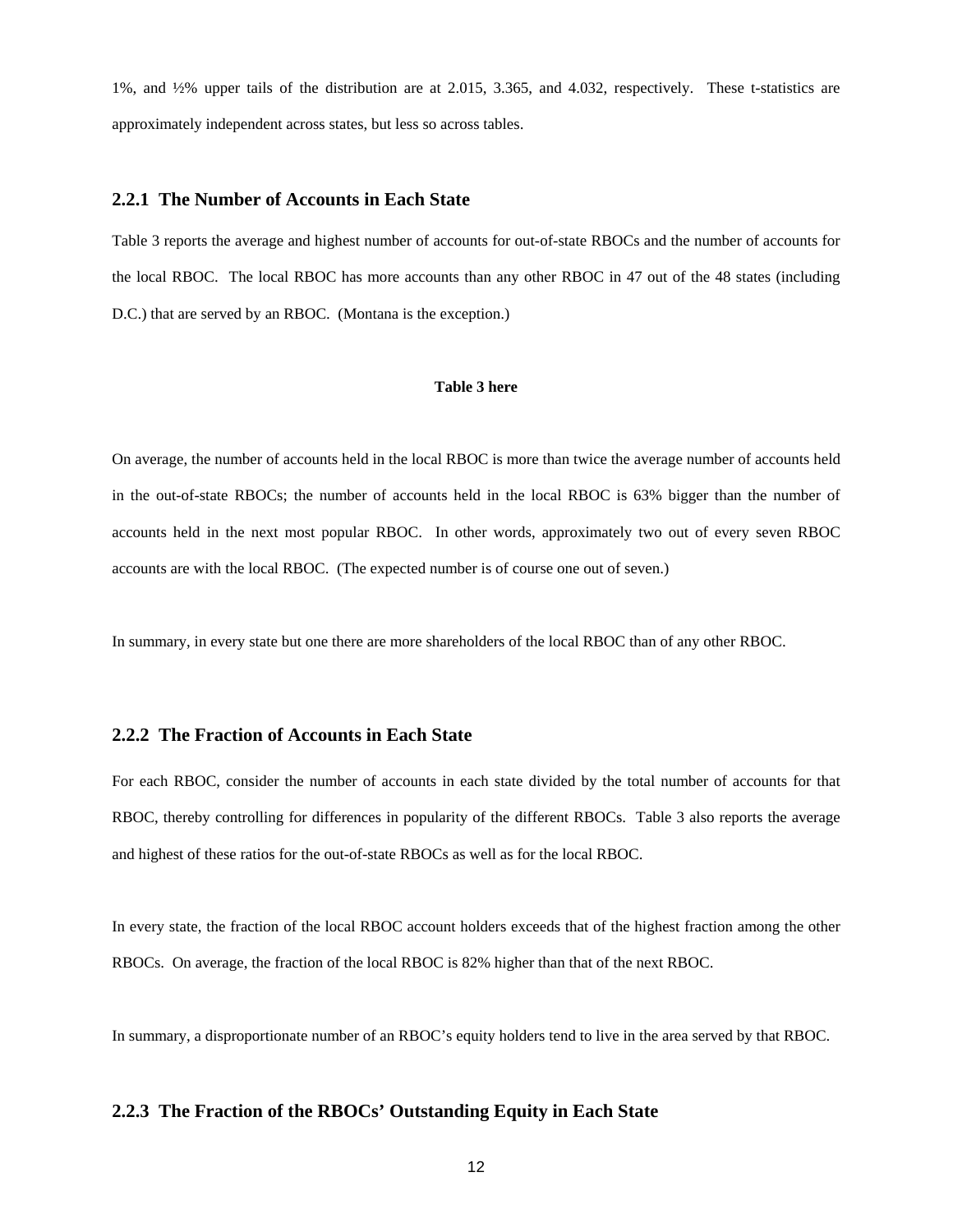Next, consider the state-by-state distribution of the holdings of the RBOCs' outstanding equity. In other words, ask, what fractions of an RBOC's shares are held in the different states?

Investment in the familiar would suggest that the fraction of the local RBOC that is held in a state is larger than the corresponding fractions of the out-of-state RBOCs. However, when considering fractions of shares being held, recall that the behavior and addresses of large institutions strongly affect these numbers. Table 2 shows the strong tendency of companies' equity to be held by New Yorkers – but not necessarily individuals. These can be institutional holders (e.g., pension funds with New York addresses), trustees (e.g., money center banks that act as trustees for big RBOC employee retirement accounts) or large brokerage firms that hold shares belonging to individuals but held under the brokerage firms' names. Moreover, the number of shares held in each state is affected by portfolio choices of money managers. These are at most a few hundred large institutions that control hundreds of billions of dollars invested in US stocks.

When interpreting the distribution of the numbers of shares held in each state, one should keep in mind the possibility that a few large institutional investors located in a particular state will deem it wise to invest in a particular RBOC, thereby leaving the number of accounts holding that RBOC in that state almost intact, but increasing considerably the number of shares held in that state.

Table 4 reports the average and highest fraction of the out-of-state RBOCs' equity as well as the fraction of the local RBOC's equity held in a state. In all 48 states, the average fraction of equity of out-of-state RBOCs is smaller than the fraction of the local RBOC equity which is held locally. On average, the fraction of RBOC equity held locally is 2.76 times higher than the average fraction of the out-of-state RBOCs' equity held in that state. Many of the corresponding t statistics are highly significant.

#### **Table 4 here**

For 19 out of the 48 states, the fraction of the local RBOC equity held locally is larger than the fraction of any other RBOC's equity held in that state. On average, the ratio of the fraction of the local RBOC's equity held locally to that of the highest fraction of an out-of-state RBOC's equity is 2.40.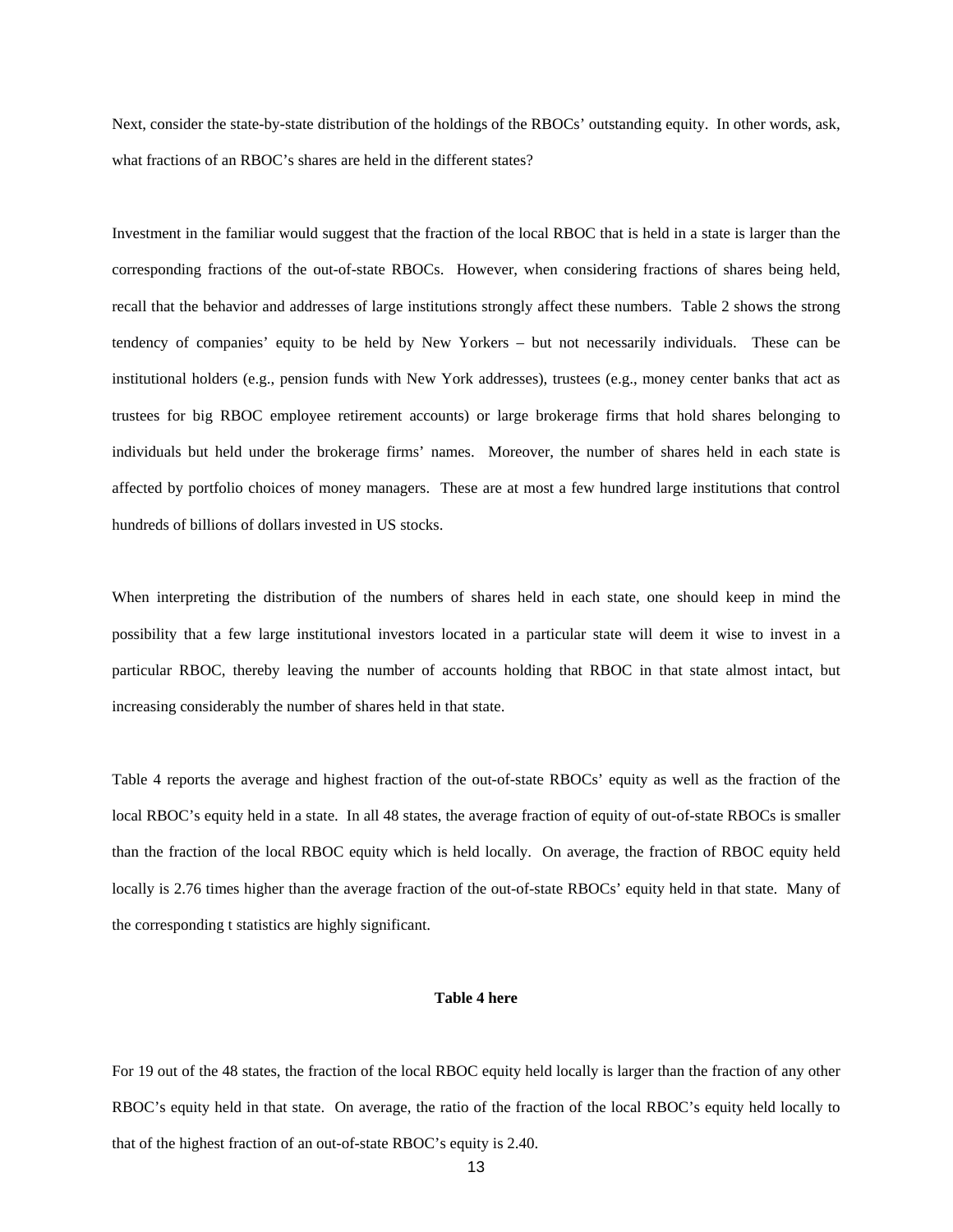In summary, a disproportionate fraction of an RBOC's equity tends to be held in the area served by that RBOC.

#### **2.2.4 The Dollar Value of Shares Held**

The tendency to invest in the familiar may also apply to the dollar amounts invested, not just to the number of people who invest and the fraction of RBOC's outstanding equity that is held in the area that it serves. But just as the numbers of shares held are heavily influenced by the behavior of institutions, so too are the dollar amounts. Moreover, stock price fluctuations also affect the results; a run-up in one RBOC's share price will increase its market capitalization and therefore the dollar amount invested in it.

The dollar values of each RBOC's equity held in each state is the product of the February 10, 1997, closing RBOC share prices and the numbers of shares held in each state. Table 4 reports the average and highest dollar amounts invested in out-of-state RBOCs as well as the amount invested in the local RBOC. In 44 out of 48 states, the amount invested in the local RBOC exceeds the average amount invested in the out-of-state RBOCs. On average, it is 3.15 times higher. (The four exceptional states are Arizona, New Mexico, Nevada and Wyoming.)

For 26 out of the 48 states, more money is invested in the local RBOC than in any other RBOC. On average, the amount invested in the local RBOC is 1.84 times higher than the amount invested in the next most heavily invested RBOC.

In summary, a disproportionate dollar amount is invested in the local RBOC compared to the amount invested in out-of-state RBOCs.

#### **2.2.5 Account Sizes**

The average dollar value of an RBOC account indicates the importance of the RBOC investment to its shareholders. For each RBOC in each state the average account size is the dollar amount invested in that state divided by the number of accounts holding that RBOC in that state.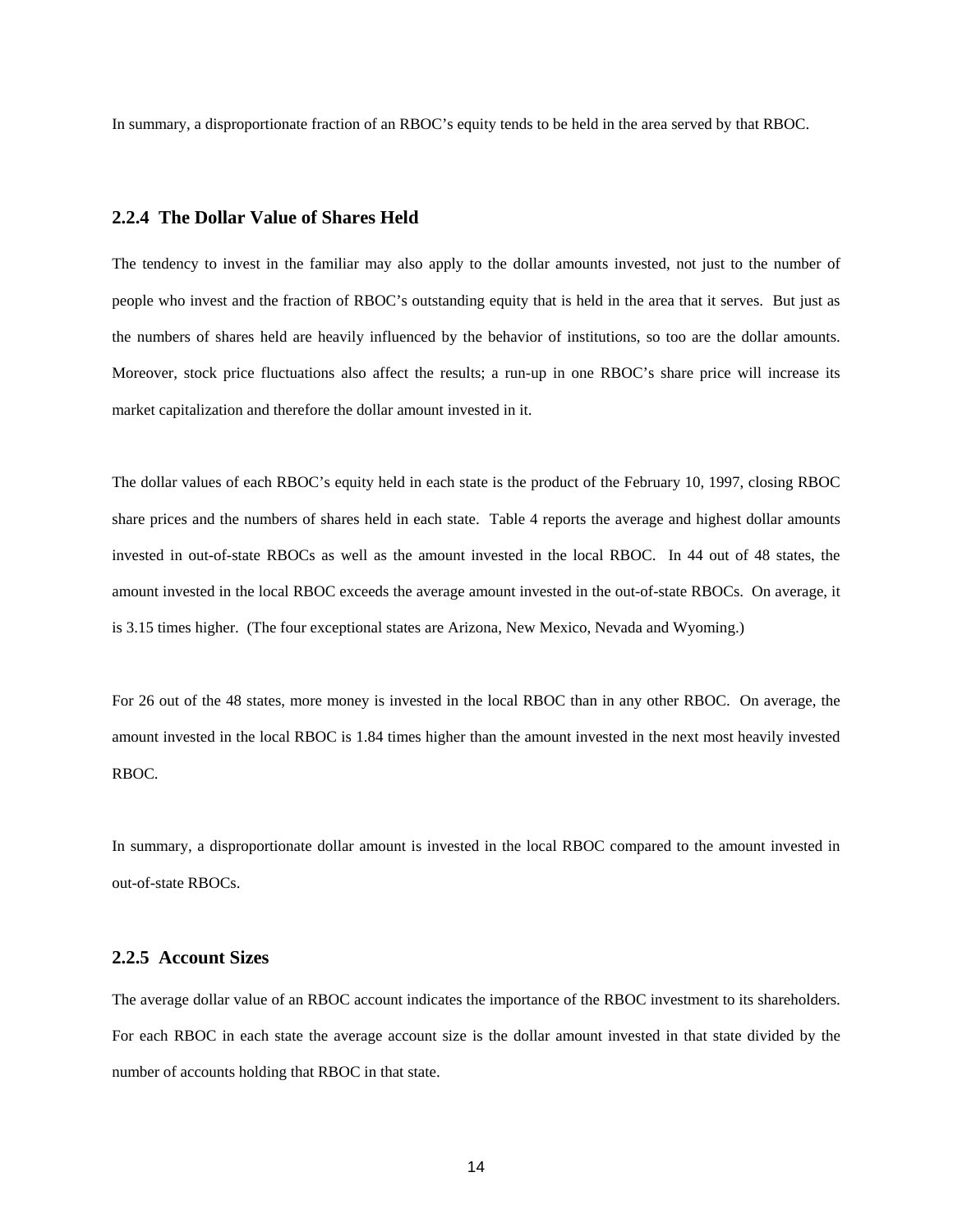Table 5 reports the average account size for out-of-state RBOCs (excluding BellSouth) and the average account size for the local RBOC. Average account sizes for BellSouth are provided separately because the BellSouth data are only for individual accounts. In addition, the computation of the cross states averages for these average account sizes, excludes New York because New York holdings are predominantly institutional.

#### **Table 5 here**

It is noteworthy that the average account size for the local RBOC is \$13,817 – higher than \$8,869, the average account size for out-of-state RBOCs when BellSouth is excluded from the sample, or \$9,576, the average if it is included. This comparison suggests that investors who hold shares of the local RBOC because it is the local RBOC tend to buy more than a token number of shares in the local RBOC.

In summary, the average RBOC investor has about \$8,246 worth of that RBOC stock, whereas the average investor in the local RBOC has about \$14,400 worth of its stock.

# **2.2.6 A Perspective on RBOC Account Sizes: The Typical Stock Holding of a U.S. Household**

To appreciate the dollar figures in Table 5, one would like to observe households' entire investment portfolios and examine whether they tilt these portfolios toward the familiar. Unfortunately, this information is not available, but a comparison between the typical household and the typical RBOC shareholding helps gauge the significance of the RBOC stocks to their holders. The comparison is valuable because there are so many households that directly hold shares in the RBOCs -- hundreds of thousands of such shareholders.

Does it make sense for an individual to hold shares directly and not through a mutual fund? For instance, BellSouth has 1.088 million shareholders who hold a total of 373 million shares. On average, each shareholder holds 343 shares; at \$46.75 a share, the average holding is worth about \$16,000.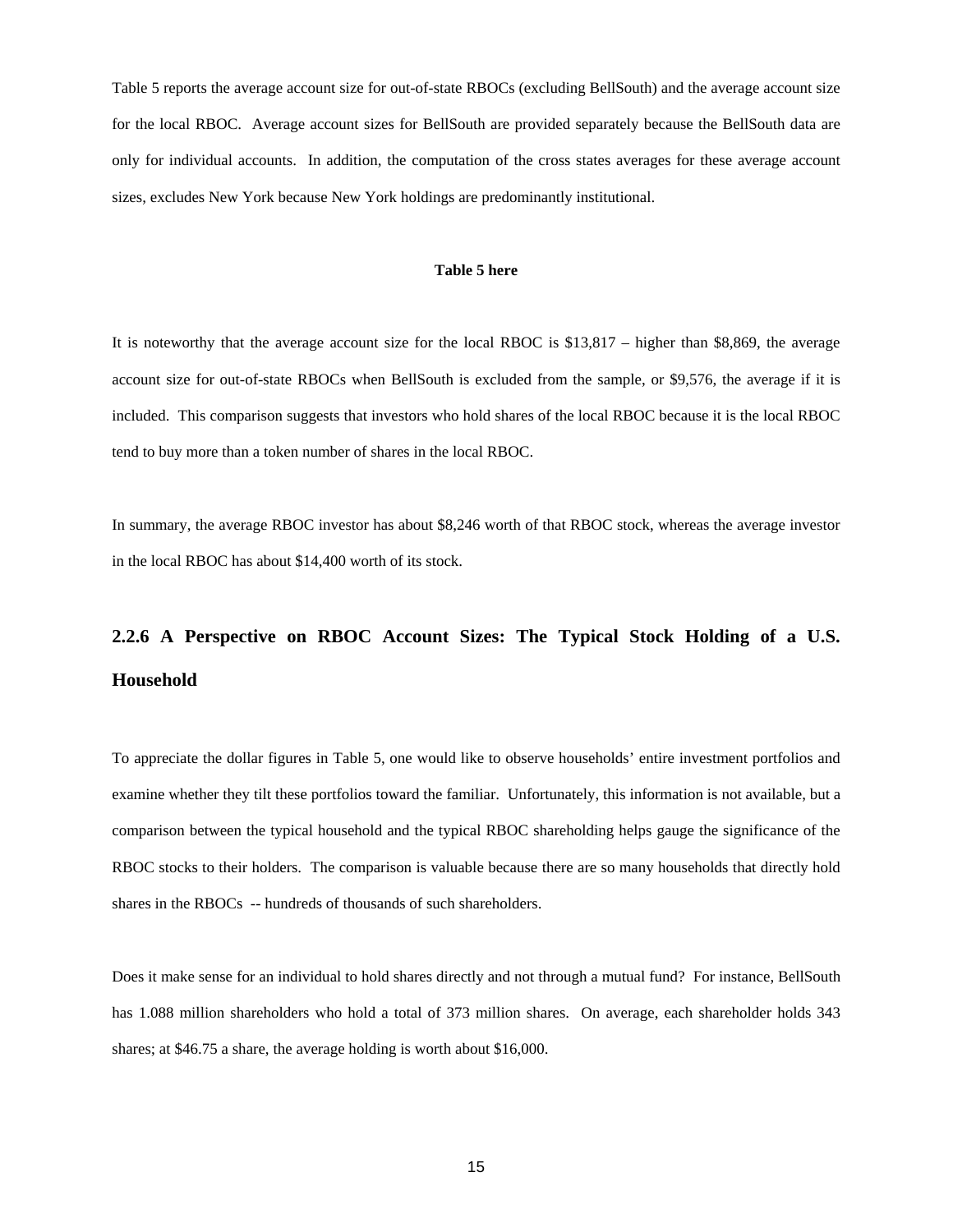To put this number in perspective, consider Kennickell, Starr-McCluer and Sunden (1997) who summarize results from the 1995 Survey of Consumer Finances. They report that the median (mean) U.S. family net worth was \$56,400 (\$205,900).

Direct stock ownership accounted for 40.4% of all families' financial assets. The number increases with income, reaching 39.9% for families with an annual income between \$50,000 and 100,000, and 47.6% for families with an annual income above \$100,000.

For the 20.2% of families with annual incomes between \$50,000 and \$100,000, the median value of direct and indirect stock ownership (for the 66.7% of families in this income range that held stocks) was \$21,300. Only 6.1% of the families had an annual income higher than \$100,000, and their median direct and indirect stock ownership was \$90,800.

Compare these numbers with the numbers in Table 5. In particular, look at the numbers for BellSouth, which do not reflect institutional ownership. The estimates in Table 5 are substantial in comparison with the typical family stock holdings; they suggest that to many, their equity investments in the RBOCs represent substantial fractions of their savings.

## **3. Decision Theory and Investment in the Familiar**

Familiarity may represent information available to the investor, but not yet to the market. It may represent the investor's illusion that he has superior information. It may represent an investor's belief that he *will* have superior information – perhaps he will be among the first to hear of bad news, and therefore will be able to get out in time. Thus, familiarity as information ranges from the investor actually possessing superior information, to the investor thinking that he currently has superior information, to the investor thinking that he will have superior information at some important point in the future.

People are better informed about the familiar than the unfamiliar – this is almost the defining property of the familiar! But being better informed means spotting as many "sell" opportunities as "buy." In fact, even having the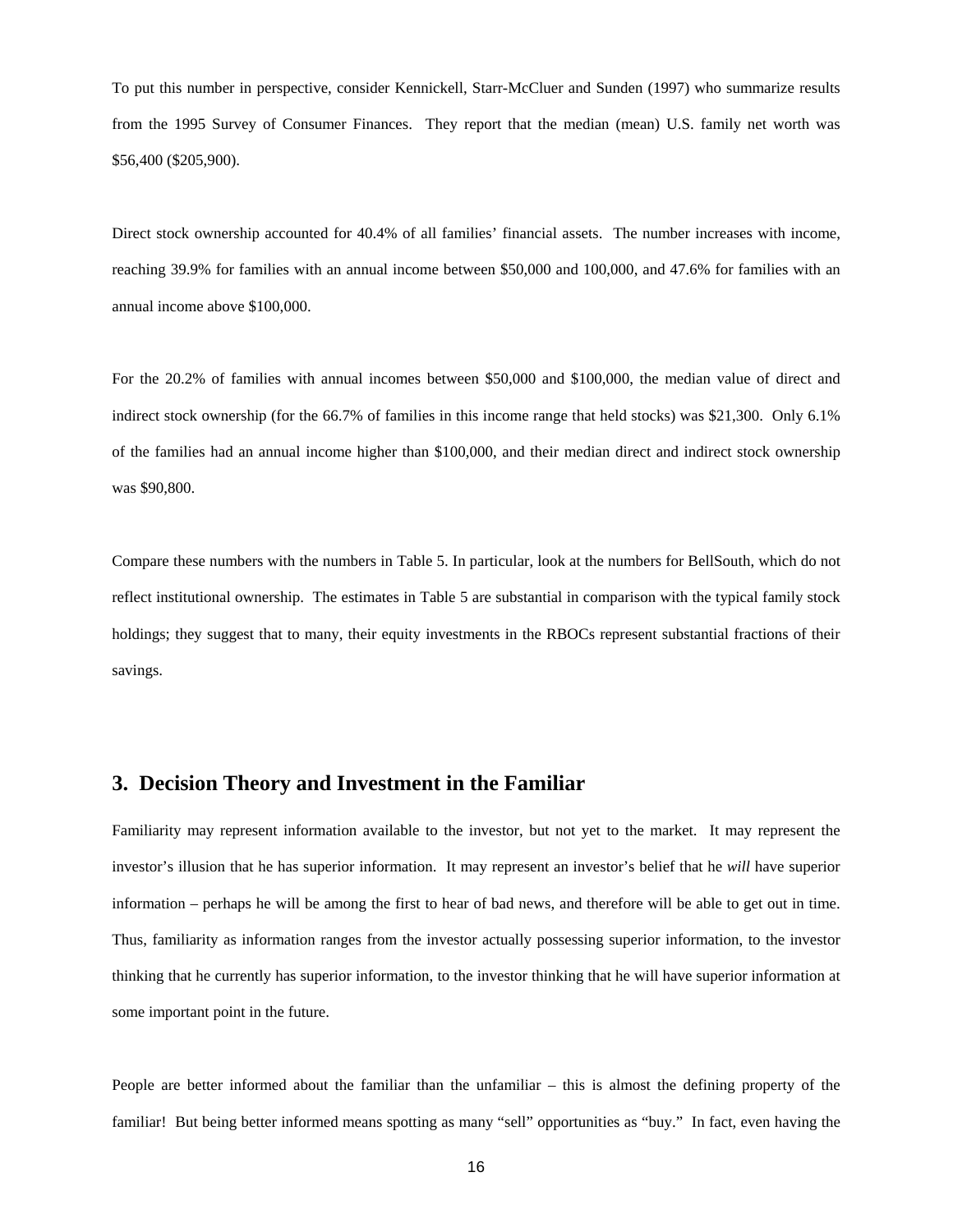illusion of superior information – now or in the future – should not, by itself, bias one's position to buy a security, if one follows a standard portfolio selection procedure. However, there is not a single state in which the local RBOC is less popular than the average out-of-state RBOC in terms of number of accounts or fraction of the equity held. And it seems that people tend to buy (and hold) the familiar stocks, not sell them. Moreover, price changes and new insights induce trading by people with informational advantage – or with the illusion of possessing it. Therefore investors who believe that they have superior information are likely to trade frequently. But abysmally underdiversified 401(k) investors who buy their employers' stocks seem in the main to be holding these investments rather than trading them aggressively in response to new information.

Investors in the familiar seem to have static, "buy-and-hold" portfolios. If their positions exploited informational advantage, who are the people on the other side of these positions? Recall that people who acknowledge their informational inferiority can compensate for it by acquiring an index of the stocks about which they feel they know less than others. The equilibrium implications of this observation are yet to be explored. But before turning to complex equilibrium considerations, it is worthwhile to look at the behavioral evidence pertaining to investments in the familiar.

It seems that the bias favoring the familiar does not reflect the exploitation of informational advantage – real or imagined. Rather, it reflects people's tendency to be optimistic about and charitable toward what they feel affinity with -- the comfortable and the familiar. The experimental evidence reviewed below supports this view.

Confidence in the familiar is documented by Heath and Tversky (1991), who summarize their results: "a series of experiments provides support for the hypothesis that people prefer betting on their own judgment over an equiprobable chance event when they consider themselves knowledgeable, but not otherwise. They even pay a significant premium to bet on their judgments." French and Poterba (1991) suggest that Heath and Tversky's competence hypothesis may explain the home country bias. But they do not explain how the competence hypothesis implies buy (and probably hold) the home country equity, as opposed to sell it.

Kilka and Weber (1997) examine the relation between the home country bias and the competence hypothesis by directly eliciting expectations about returns of American and German stocks from American and German business students. The elicited returns expectations were both about individual stocks and about two leading stock indices –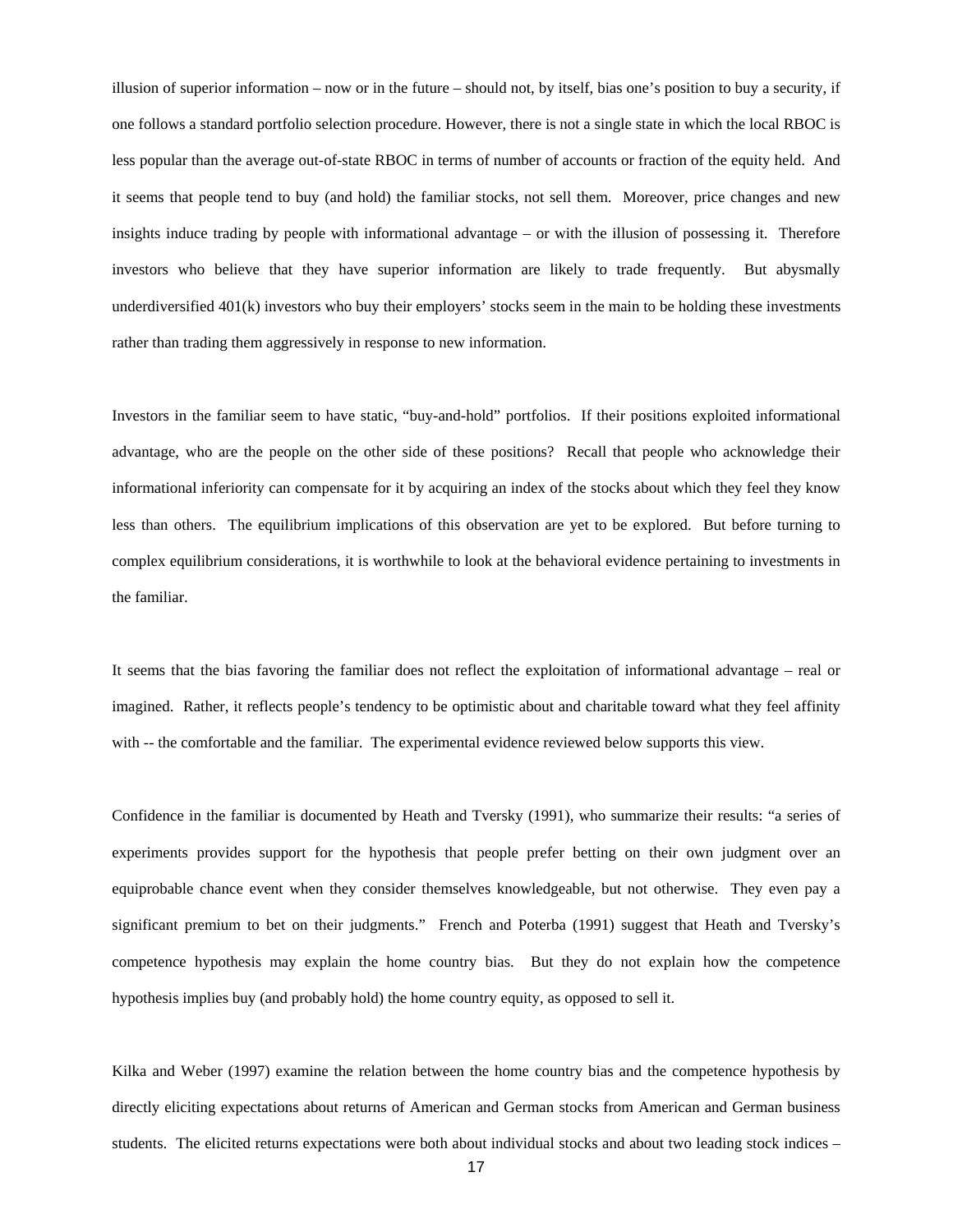the Dow Jones and the DAX. Subjects were asked to assess their competence to form beliefs about the equities in question, and then to provide a rough probability distribution of the returns of these equities.

U.S. subjects felt that they were more competent to construct return distributions of U.S. stocks and the Dow than of German stocks and the DAX, and vice versa for the German subjects. For individual stocks, the elicited returns distributions were more dispersed the less competent a subject felt about his ability to form such a distribution. In particular, German (U.S.) subjects had higher dispersions for the returns of U.S. (German) than for German (U.S.) equities, and within each country, higher dispersions for the returns of equities about which they felt less competent to judge. This observation seems consistent with the Heath and Tversky (1991) competence hypothesis.

A more interesting result, which directly explains the home country bias but does not follow from the competence hypothesis is the expected returns associated with familiar stocks. For individual stocks, imputed expected returns were higher the more competent the subject felt about his ability to form the return probability distribution. In particular, German (U.S.) subjects had higher expected returns for German (U.S.) than for U.S. (German) equities. Strong and Xu (1999) offer a similar finding. They "use survey data of fund managers' views on prospects for international equity markets," and "find that fund managers from the U.S., the U.K., Continental Europe, and Japan show a significant comparative optimism towards their home equity market."

The reports of Kilka and Weber and Strong and Xu suggest that familiarity, or perceived competence, tends to increase the returns distributions' expected values and lower their variances. The variances of individual assets' returns hardly affect the portfolio weights of optimizing individuals, because they should care about the overall variances of their portfolio returns, not about the return variances of components of the portfolios. However, individuals who do not attempt to choose mean-variance efficient portfolios may assign undue importance to stockspecific risks. Moreover, investors should and do shift portfolio weights toward assets with higher expected returns.

It seems, then, that people look favorably upon stocks with which they are familiar and think of them as more likely to deliver higher returns, at lower stock-specific risks. And this view tilts portfolio weights toward familiar stocks.

A favorable view of stocks with which a person has an affinity, whether he has a stake in them or not, recalls wishful thinking. Indeed, it has been documented that people who vote for a party assign that party a higher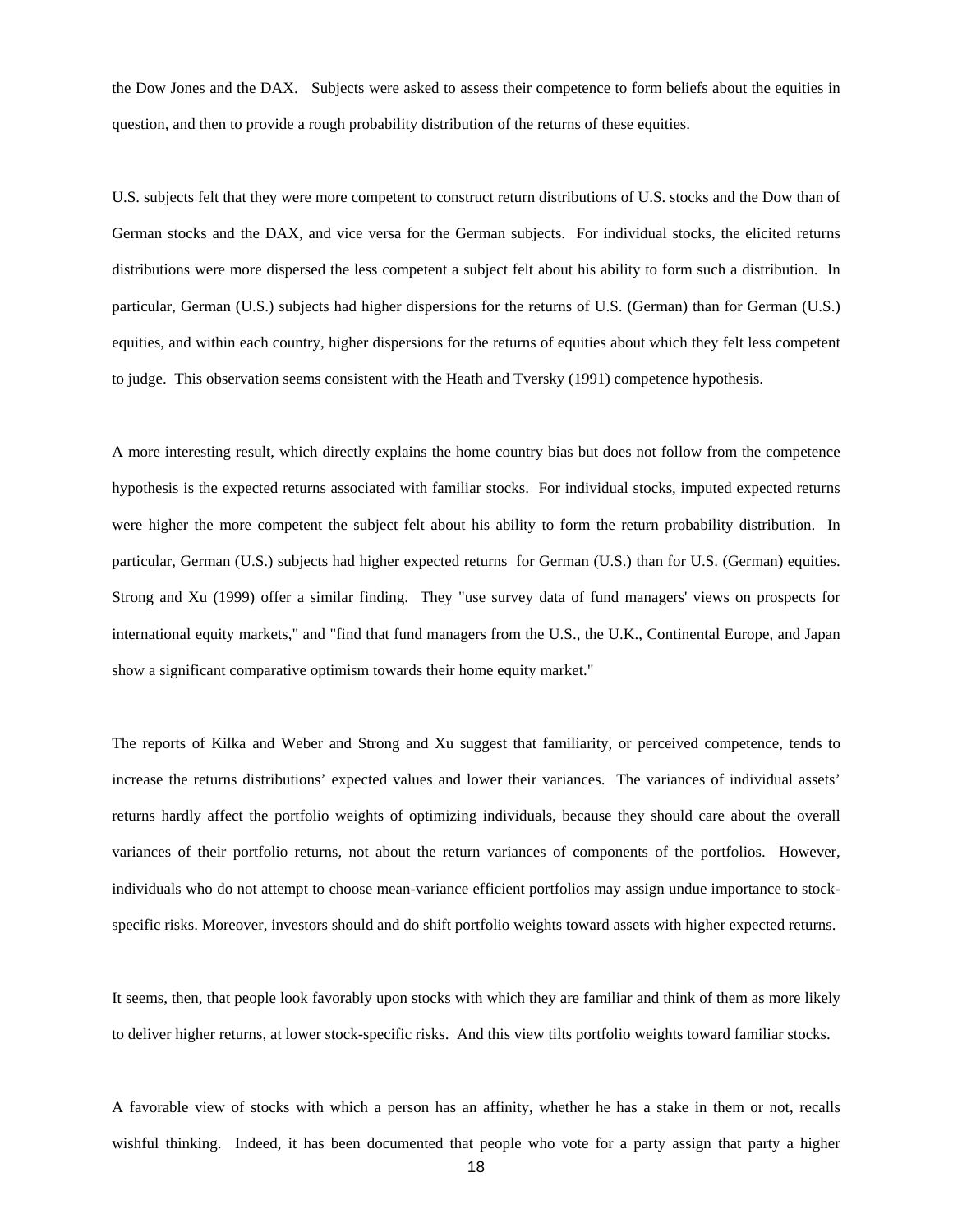probability of winning the election than those who do not vote for it. And fans of a sports team who bet on the outcomes of ballgames are more likely than those who do not support that team to bet that their favorite team will win. (See Babad and Katz (1991), Babad (1995), Bar-Hillel and Budescu (1995).)

Preference for the familiar, and distaste for and fear of the unfamiliar, are familiar phenomena with wide ranging manifestations. One example is people's support for local causes such as sports teams and charities. Race- and gender-based discrimination reflect less innocuous aspects of such a preference. And many wars and inter-ethnic violent conflicts may be the most pernicious outbreaks of the distaste for the alien.

Levi (1993) recognizes the universality of these phenomena, albeit in a very different context, prefacing his work, "[this book] should be able (…) to furnish documentation for a quiet study of certain aspects of the human mind. Many people – many nations – can find themselves holding, more or less wittingly, that 'every stranger is an enemy'. For the most part this conviction lies deep down like some latent infection; it betrays itself only in random, disconnected acts, and does not lie at the base of a system of reason."

## **4. Concluding Remarks**

The geographic distribution of shareholders of the Regional Bell Operating Companies demonstrates the propensity to invest in the familiar. Investment in the familiar conflicts with portfolio theory's advice to diversify. Indeed, it may be hazardous to its practitioners' wealth, especially if they concentrate large amounts of their retirement money in their employers' stock. This behavior is consistent with the home country bias and workers' propensity to invest in their company's stock. Familiarity is associated with a general sense of comfort with the known and discomfort with – even distaste for and fear of – the alien and distant. This adds a non-pecuniary dimension to the traditional risk-return tradeoff, which is the focus of earlier studies of the portfolio selection problem.

This study suggests that investors do not optimize along objective risk-return tradeoffs. Indeed, investors' heterogeneous experiences will lead them to invest with different companies. A person is more likely to invest with a company he knows (or thinks he knows). At the extreme, this will lead most people to shy away from foreign stocks and to concentrate their portfolios on stocks they know – for instance, their own company's stock, stocks of firms that are visible in the investors' lives, and stocks that are discussed favorably in the media.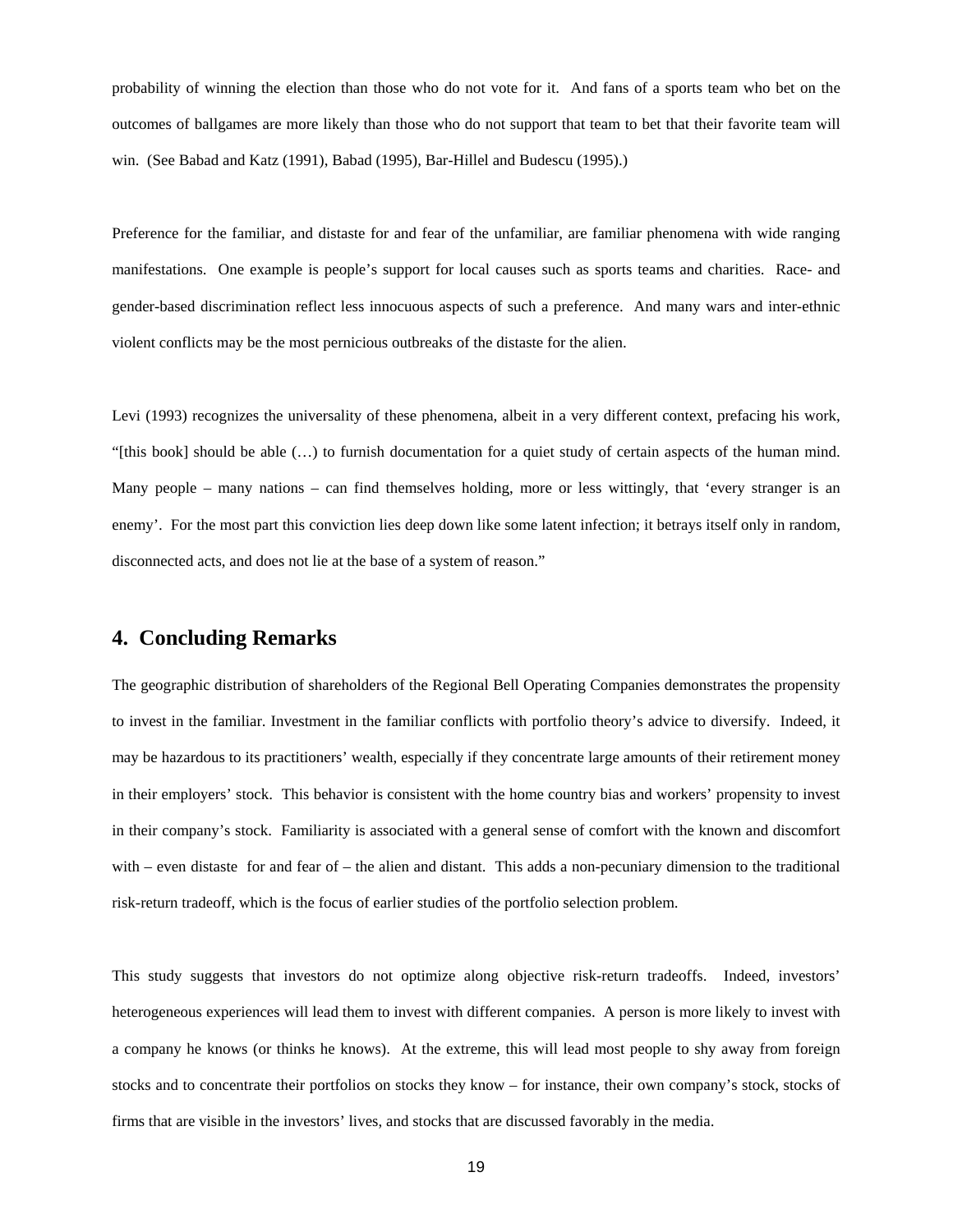According to Miller (1986), "for [individual] investors stocks are usually more than just the abstract "bundles of returns" of our economic models. Behind each holding may be a story of family business, family quarrels, legacies received, divorce settlements, and a host of other considerations almost totally irrelevant to our theories of portfolio selection. That we abstract from all these stories in building our models is not because the stories are uninteresting but because they may be too interesting and thereby distract us from the pervasive market forces that should be our principal concern."

When individuals' stories about portfolio selection are systematically similar, they are pervasive market forces. This paper's assertion that familiarity breeds investment, is a contribution to portfolio theory. Since portfolio theory is the foundation of asset pricing theory, implications of this work may affect our understanding of the way security prices are set.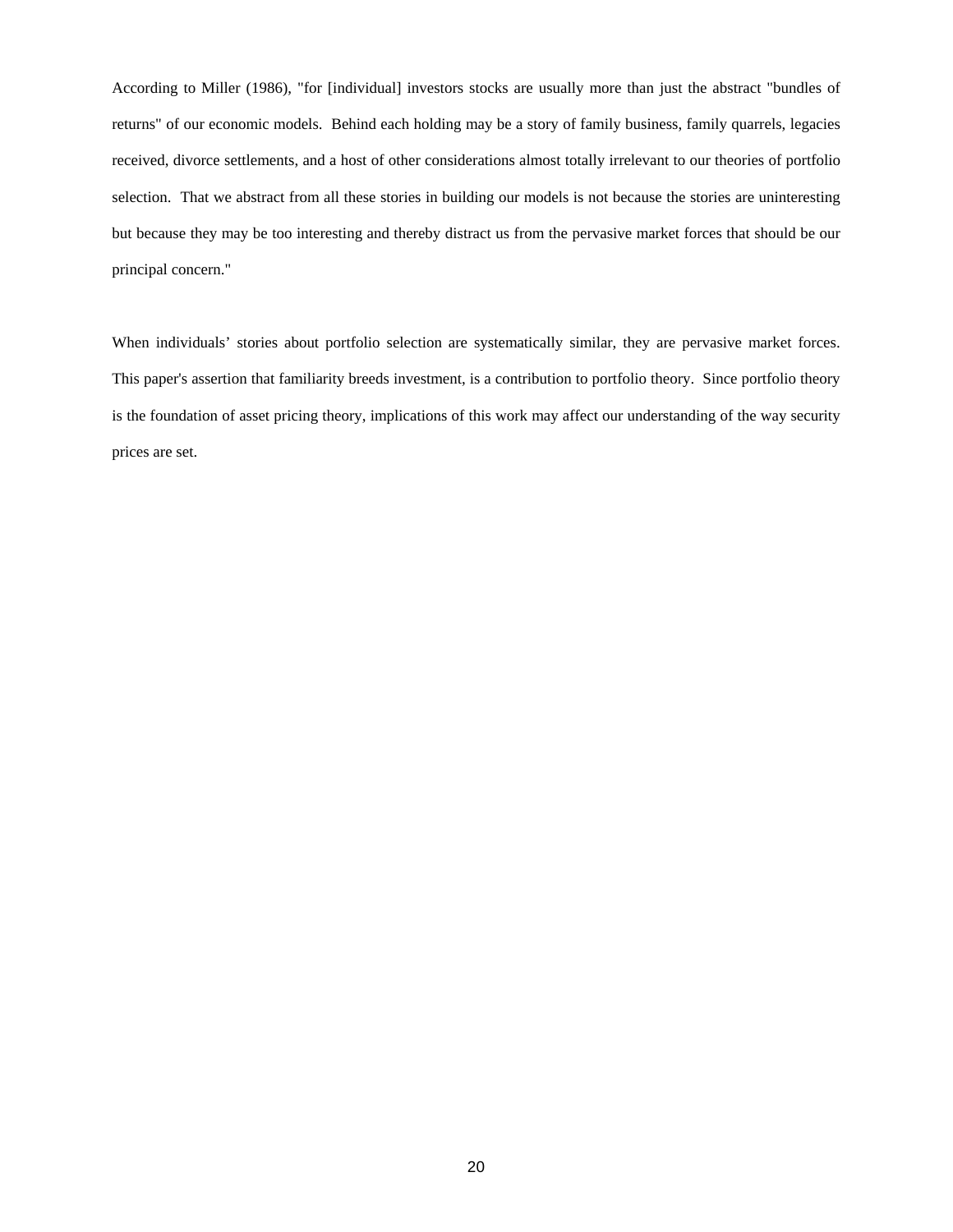# **References**

Babad, E., and K. Yosi, 1991, "Wishful Thinking – Against All Odds," *Journal of Applied Social Psychology*, 21, 1921-1938.

Babad, E., 1995, "Can Accurate Knowledge Reduce Wishful Thinking in Voters' Predictions of Elections Outcomes?" *Journal of* Psych*ology*, 129, 285-300.

Bar-Hillel, M., and D. Budescu, 1995, "The Elusive Wishful Thinking," *Thinking and Reasoning*, 1, 71-103.

Baxter, M. and U.J. Jermann, 1997, "The International Diversification Puzzle Is Worse Than You Think," *American Economic Review*, 87 170-180.

Benartzi, S., 2000, "Excessive Extrapolation and the Allocation of 401(k) Accounts to Company Stock," UCLA working paper.

Beartzi, S., and R.H. Thaler, 1995, "Myopic Loss Aversion and the Equity Premium Puzzle," *Quarterly Journal of Economics,* 110:1, 75-92.

Bernstein Research, 1996, "The Future of Money Management in America, 1997 Edition.".

Brown, P., F. George, and E. Noreen, 1985, "Security Analysts Multi-year Earnings Forecasts and the Capital Market," *Studies in Accounting Research* 21.

*Business Week,* 1997 "The Cream of the Crop in Pensions, Too," May 19.

Cooper, I., and E. Kaplanis, 1994, "Home Bias in Equity Portfolios, Inflation Hedging, and International Capital Market Equilibrium," *Review of Financial Studies*, 7, 45-60.

Cooper, I., and E. Kaplanis, 1986, "Costs of Crossborder Investment and International Equity Market Equilibrium," in Jeremy Edwards (ed.), *Recent Advances in Corporate Finance,* Cambridge University Press.

Coval, J. D. and T. J. Moskowitz, 1999, "Home Bias at Home: Local Equity Preference in Domestic Portfolios," *Journal of Finance*, 54, 1-39.

Coval, J. D. and T. J. Moskowitz, 1997, "The Geography of Investment: Are There Gains to Investing Locally?" UCLA working paper.

Deogun, N., 1997, "The Legacy: Roberto Goizueta Led Coca-Cola Stock Surge, and Its Home Prospers," *Wall Street Journal,* October 20.

Driscoll, K., J. Malcolm, M. Sirull, and P. Slotter, 1995, "1995 Gallup Survey of Defined Contribution Plan Participants," a paper issued by John Hancock Financial Services, November.

*The Economist*, 1996, "Stay-at-Home Shareholders," February 17, page 75.

Errunza, V. and E. Losq, 1985, "International Asset Pricing Under Mild Segmentation: Theory and Test," *Journal of Finance*, 40, 105-124.

Feder, Barnaby J., 1994, "Gerber's Hometown Ready to Welcome Sandoz," *New York Times*, August 2, page D1.

Feldstein, M. and C. Horioka, 1980, "Domestic Saving and International Capital Flows," *Economic Journal*, 90, 314-329.

French, K. R. and J.M. Poterba, 1991, "Investor Diversification and International Equity Markets," *American Economic Review,* 81, 222-226.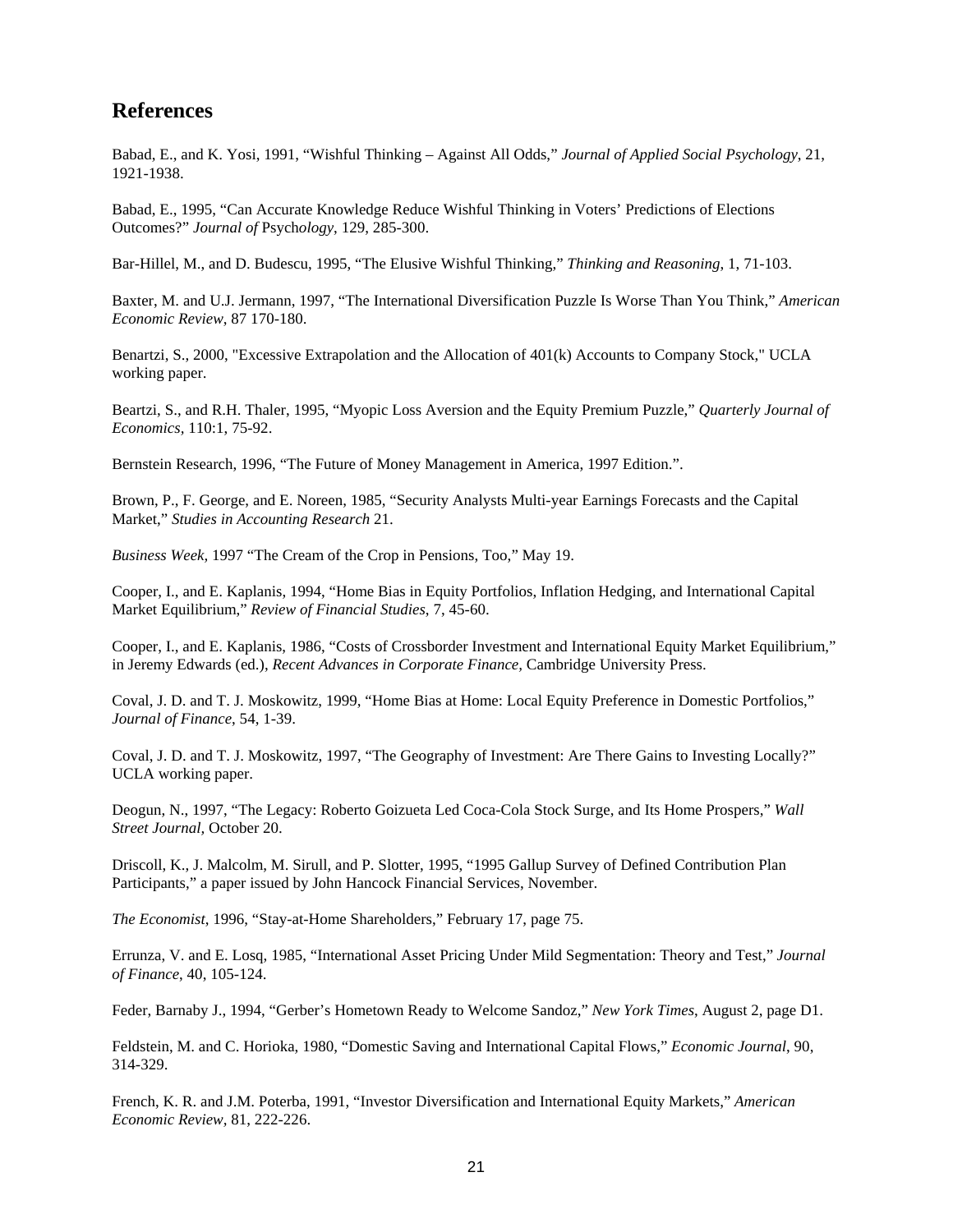Gehrig, T., 1993, "An Information Based Explanation of the Domestic Bias in International Equity Investment," *The Scandinavian Journal of Economics*, 95, 97109.

Grossman, S. J., and Z. Zhou, "Incomplete Equitization and the Foreign Exchange Risk Premium," 1997 The Wharton School, University of Pennsylvania.

Grubel, H.G., 1968, "Internationally Diversified Portfolios," *American Economic Review* 58, 1299-1314.

Heath, C. and A. Tversky, 1991, "Preferences and Beliefs: Ambiguity and Competence in Choice Under Uncertainty," *Journal of Risk and Uncertainty,* 4, 5-28.

Kang, J. and R. Stulz, 1997, "Why Is There a Home Bias? An Analysis of Foreign Portfolio Equity Ownership in Japan," *Journal of Financial Economics*, 46, 3-28.

Kahn, V. M., 1997, "A 401(k) with One Big Gun Is One Big Risk," *New York Times,* April 6.

Kennickell, A. B., M. Starr-McCluer, and A.E. Sunden, 1997, "Family Finances in the U.S.: Recent Evidence from the Survey of Consumer Finances," *Federal Reserve Bulletin,* January, 1-24.

Kilka, M., and M. Weber, 1997 "Home Bias in International Stock Return Expectations," Universitat Manheim working paper.

Kocherlakota, N. R., 1996, "The Equity Premium: It's Still a Puzzle," *Journal of Economic Literature*, 34, 42-71.

Krane, M., 1996, "Earning It: Redress For Broken Nest Eggs," *New York Times,* November 3.

Levy, H., and M. Sarnat, 1970, "International Diversification of Investment Portfolios," *American Economic Review*, 60, 668-675.

Levy, H., 1978, "Equilibrium In an Imperfect Market: A Constraint On the Number of Securities In the Portfolio," *American Economic Review*, 68, 643-658.

Levi, P., 1993*, Survival in Auschwitz*, Macmillan Publishing Company, New York, translated by Stuart Wolf.

Lewis, K. K., 1995, "Puzzles in International Financial Markets," Handbook of International Economics,.G. Grossman and K. Rogoff, eds. vol. III Elsevier Science B.V.North Holland: Amsterdam, 1913 - 1971.

Lewis, K. K., 1999, "Trying to Explain Home Bias in Equities and Consumption," Journal of Economic Literature, 37, 571-608.

Merton, R. C., 1987 "A Simple Model of Capital Market Equilibrium with Incomplete Information," *Journal of Finance*, 42, 483-510.

Miller, M. H., 1986, "Behavioral Rationality in Finance," *Journal of Business*, 59, S451-S468.

J.P. Morgan, 1997, "Profit Sharing/401(k) Plan, 1997-98 Report to Participants."

New York Stock Exchange, 1995, *Shareownership*,.

Obstfeld, M., 1995, "International Capital Mobility in the 1990s," *Understanding Interdependence,* Peter Kened, Ed..

Pesenti, P., and E. Wincoop, "Do Nontraded Goods Explain the Home Bias Puzzle?" October 1996, NBER Working Paper No. 5784.

Serrat, A., "A Dynamic Model of International Risk-Sharing Puzzles," MIT working paper, 1995.

Schultz, E. E., 1996a, "Color Tile Offers Sad Lessons For Investors in 401(k) Plans*," Wall Street Journal*, June 5.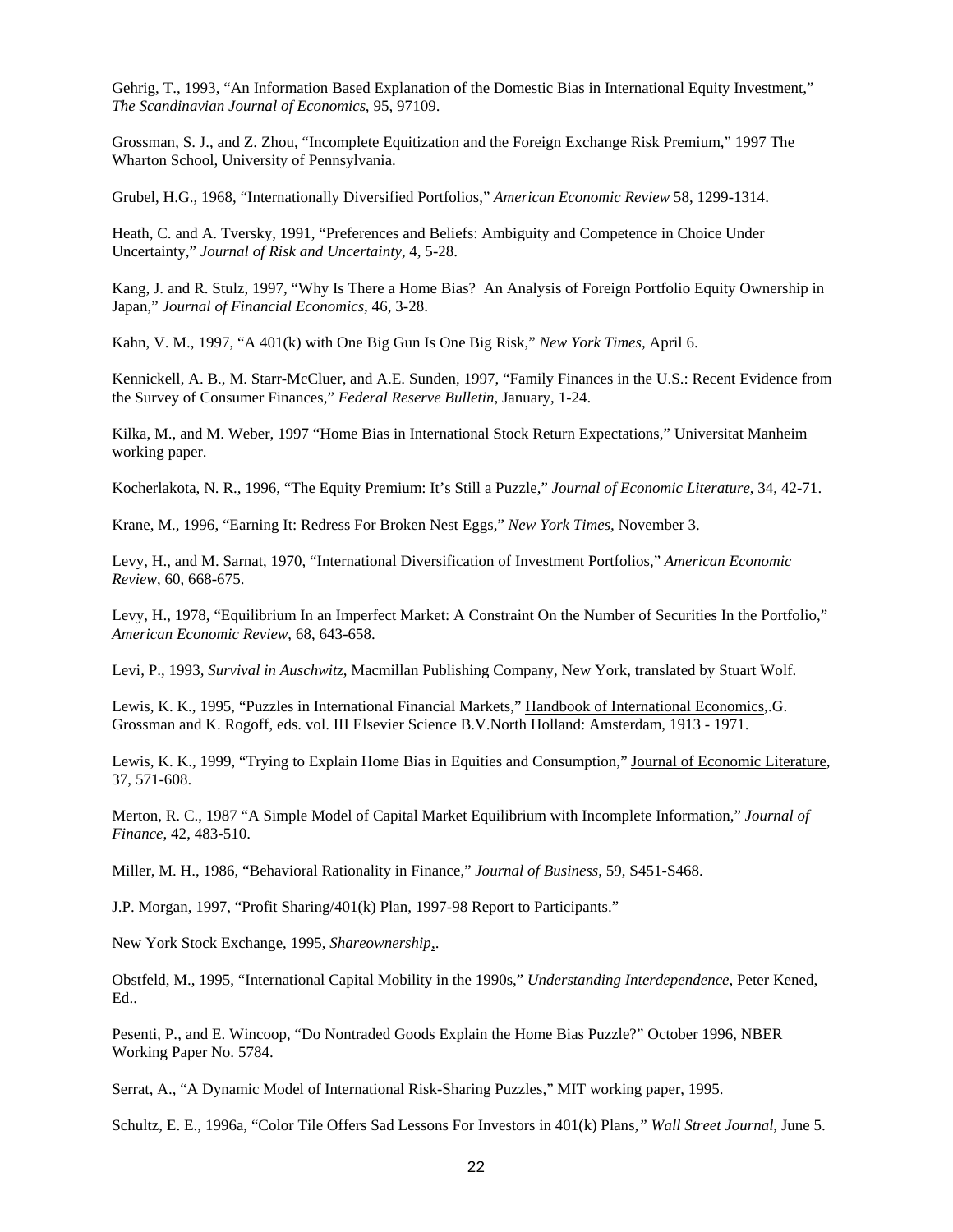Schultz, E. E., 1996b, "Workers Put Too Much in Their Employer's Stock," *Wall Street Journal*, September 13.

Siegel, J. J., and R.H. Thaler, 1997, "The Equity Premium Puzzle*," Journal of Economic Perspectives,* 191-200.

Solnik, B. H., 1974, "Why Not Diversify Internationally Rather than Domestically?" *Financial Analyst Journal*, 30, 91-135.

Strong, N., and X. Xu , 1999, "Understanding the Home Equity Bias: Evidence from Survey Data," The University of Manchester working paper.

Tesar, L. L., and I.M. Werner, 1995, "Home Bias and High Turnover*," Journal of International Money and Finance*.

Williams, F., 1997, "Equities Top 62% of 401(k) Assets," *Pensions and Investments,* January 20,*.*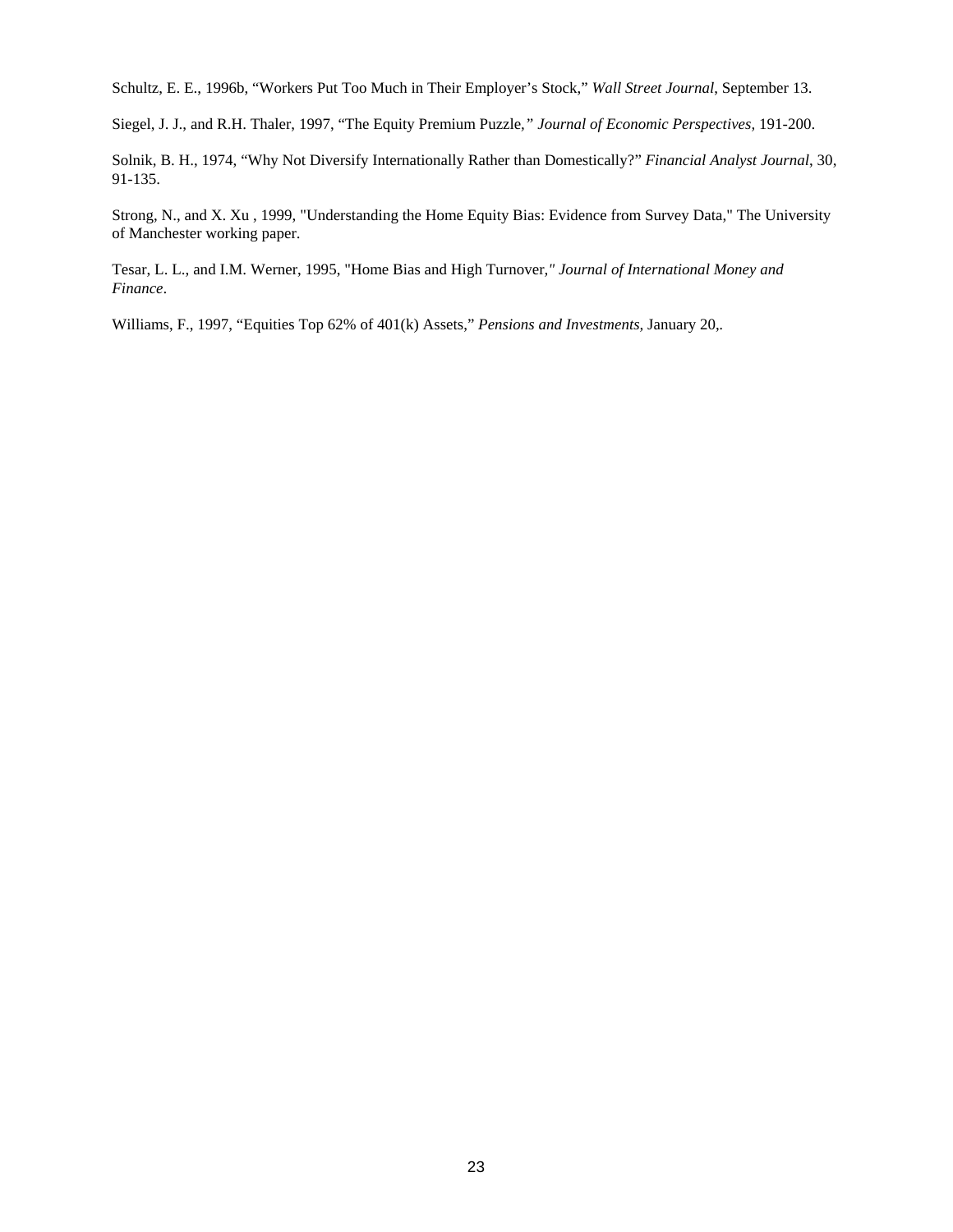| Company                                    | Ameritech | <b>Bell Atlantic</b> | <b>BellSouth</b> | <b>NYNEX</b> | <b>Pacific Telesis</b> | <b>SBC</b> | <b>US West</b> | Total   |
|--------------------------------------------|-----------|----------------------|------------------|--------------|------------------------|------------|----------------|---------|
| Ticker                                     | AIT       | BEL                  | <b>BLS</b>       | <b>NYN</b>   | <b>PAC</b>             | <b>SBC</b> | <b>USW</b>     |         |
| #Shareholders (thousands)                  | 834       | 867                  | 1,088            | 866          | 671                    | 797        | 722            |         |
| #Shares (millions)                         | 588       | 438                  | 993              | 440          | 433                    | 609        | 474            |         |
| Shares per account                         | 705       | 505                  | 913              | 508          | 645                    | 765        | 657            |         |
| Share price, in dollars (Feb.<br>10, 1997) | 64        | 70.5                 | 46.75            | 52.625       | 40.75                  | 57         | 34.25          |         |
| Market capitalization<br>(millions)        | 37,639    | 30,862               | 46,443           | 23,154       | 17,638                 | 34,739     | 16,235         | 206,709 |
| Average account value                      | 45,143    | 35,600               | 42,683           | 26,751       | 26,276                 | 43,594     | 22,492         |         |
| Fraction of SP500                          | 0.62%     | 0.51%                | 0.76%            | 0.38%        | 0.29%                  | 0.57%      | 0.27%          | 3.39%   |
| Imputed portfolio size, in<br>dollars      | 7,316,140 | 7,036,470            | 5,606,226        | 7,047,428    | 9,087,401              | 7,654,921  | 8,451,094      |         |

Table 1. End of 1996 RBOCs' numbers of shareholders and shares, and average account sizes

**Comments.** Number of Shareholders is from the companies directly. Number of shares from companies SEC form 10Q for Q3 1996. Fraction of SP500 is computed by dividing the RBOC's 2/10/97 market capitalization by \$6 trillion, the approximate value of the SP500 portfolio. Imputed portfolio size is the average account value divided by the corresponding fraction of SP500.

The number of shareholders for BellSouth is the number of individuals who are registered directly with BellSouth.

(I.e., for BellSouth, institutional accounts and brokerage accounts are excluded.)

For BellSouth, the reported average number of shares per account and average account size treats all of

BellSouth's 993 thousand shares as if they were wholly owned by its 1.088 million shareholders.

In reality, only 373 million shares of BellSouth are held directly by the 1.088 million households, or 38% of the total.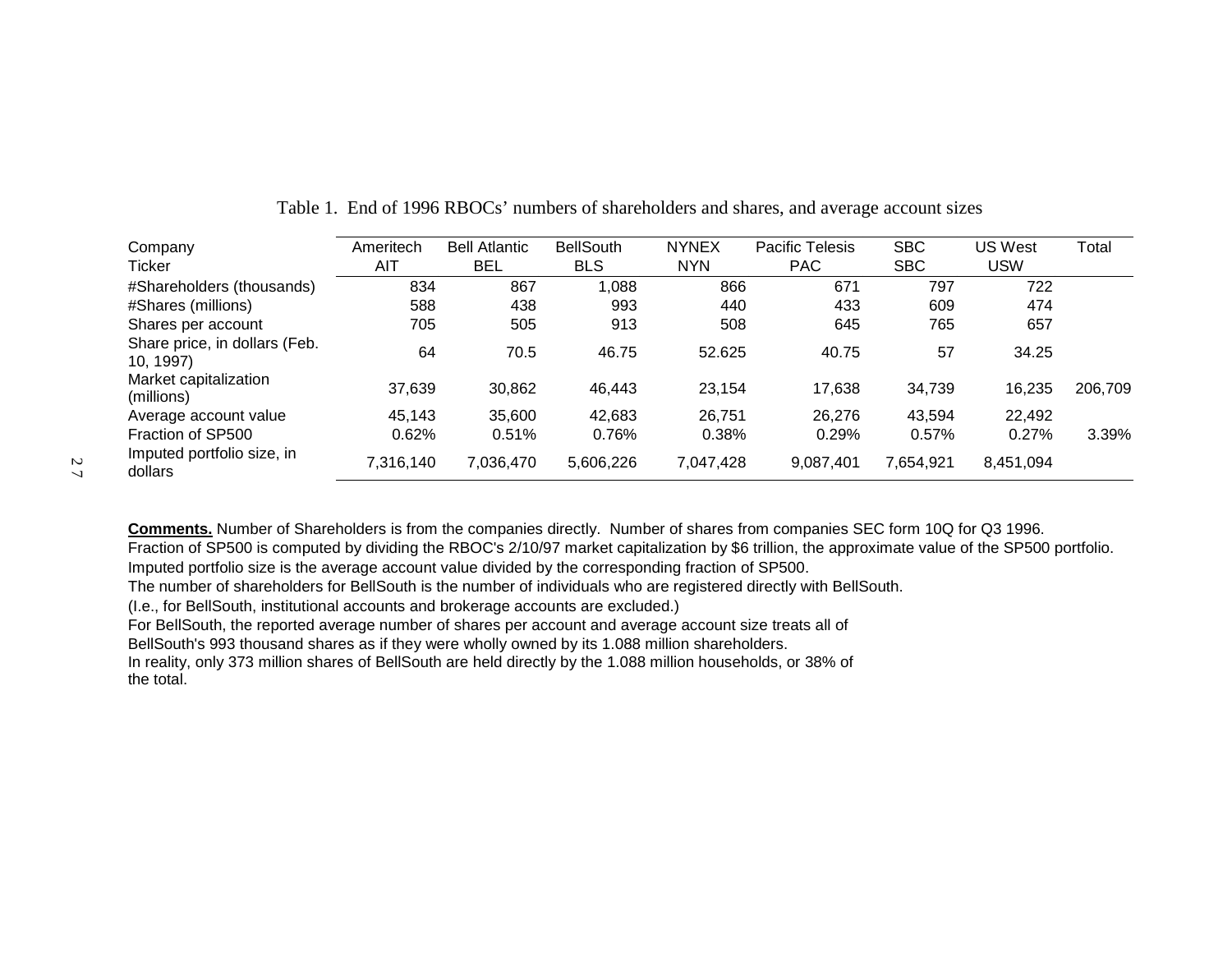| Table 2: RBOCs' penetration into each state, as service providers and investment opportunities |  |  |  |
|------------------------------------------------------------------------------------------------|--|--|--|
|                                                                                                |  |  |  |

| <b>State</b>            | <b>RBOC</b> | % lines by<br><b>RBOC</b> | % RBOCs<br>accounts | % RBOCs<br>equity from | $\sqrt[6]{}$ US phone<br>lines | %US<br>population |
|-------------------------|-------------|---------------------------|---------------------|------------------------|--------------------------------|-------------------|
|                         |             |                           |                     | state                  |                                |                   |
| AK                      | N.A.        | 0.00                      | 0.06                | 0.01                   | 0.22                           | 0.22              |
| AL                      | <b>BLS</b>  | 80.75                     | 0.80                | 0.15                   | 1.43                           | 1.65              |
| AR                      | <b>SBC</b>  | 68.98                     | 0.50                | 0.18                   | 0.82                           | 0.96              |
| AZ                      | <b>USW</b>  | 93.46                     | 1.32                | 0.40                   | 1.50                           | 0.23              |
| CA                      | PAC         | 79.70                     | 8.45                | 2.57                   | 12.56                          | 12.12             |
| CO                      | <b>USW</b>  | 95.70                     | 1.49                | 0.42                   | 1.49                           | 1.34              |
| CT                      | N.A.        | 0.00                      | 1.61                | 0.42                   | 1.29                           | 1.34              |
| DC                      | <b>BEL</b>  | 100.00                    | 0.22                | 0.08                   | 0.51                           | 0.25              |
| DE                      | <b>BEL</b>  | 100.00                    | 0.34                | 0.11                   | 0.30                           | 0.27              |
| FL                      | <b>BLS</b>  | 59.24                     | 6.65                | 2.08                   | 6.01                           | 5.27              |
| GA                      | <b>BLS</b>  | 83.70                     | 1.84                | 0.35                   | 2.67                           | 2.64              |
| HI                      | N.A.        | 0.00                      | 0.13                | 0.03                   | 0.40                           | 0.45              |
| IA                      | <b>USW</b>  | 66.36                     | 0.82                | 0.25                   | 0.97                           | 1.13              |
| ID                      | <b>USW</b>  | 74.93                     | 0.19                | 0.05                   | 0.39                           | 0.41              |
| IL                      | AIT         | 83.64                     | 6.75                | 2.45                   | 4.78                           | 4.65              |
| ${\sf IN}$              | AIT         | 62.88                     | 1.28                | 0.39                   | 2.01                           | 2.26              |
| KS                      | <b>SBC</b>  | 83.60                     | 0.73                | 0.26                   | 0.94                           | 1.01              |
| KY                      | <b>BLS</b>  | 57.93                     | 0.64                | 0.15                   | 1.23                           | 1.50              |
| LA                      | <b>BLS</b>  | 92.83                     | 0.96                | 0.19                   | 1.45                           | 1.72              |
| MA                      | <b>NYN</b>  | 99.91                     | 5.52                | 1.34                   | 2.65                           | 2.45              |
| MD                      | <b>BEL</b>  | 99.81                     | 2.65                | 0.72                   | 1.99                           | 1.95              |
| ME                      | <b>NYN</b>  | 83.80                     | 0.68                | 0.19                   | 0.49                           | 0.50              |
| MI                      | AIT         | 85.19                     | 2.32                | 0.83                   | 3.72                           | 3.78              |
| MN                      | <b>USW</b>  | 75.35                     | 0.95                | 0.27                   | 1.73                           | 1.78              |
| <b>MO</b>               | <b>SBC</b>  | 75.94                     | 2.13                | 0.82                   | 1.95                           | 2.08              |
| $\mathsf{MS}\xspace$    | <b>BLS</b>  | 93.75                     | 0.49                | 0.10                   | 0.80                           | 1.05              |
| MT                      | <b>USW</b>  | 69.54                     | 0.27                | 0.06                   | 0.31                           | 0.33              |
| <b>NC</b>               | <b>BLS</b>  | 49.77                     | 1.79                | 0.45                   | 2.62                           | 2.70              |
| ND                      | <b>USW</b>  | 70.80                     | 0.09                | 0.02                   | 0.23                           | 0.26              |
| <b>NE</b>               | <b>USW</b>  | 80.75                     | 0.55                | 0.15                   | 0.60                           | 0.64              |
| <b>NH</b>               | <b>NYN</b>  | 93.98                     | 0.89                | 0.22                   | 0.48                           | 0.45              |
| NJ                      | <b>BEL</b>  | 96.77                     | 8.92                | 2.60                   | 3.66                           | 3.15              |
| <b>NM</b>               | PAC         | 79.70                     | 0.50                | 0.14                   | 0.52                           | 0.62              |
| <b>NV</b>               | PAC         | 28.70                     | 0.36                | 0.11                   | 0.64                           | 0.49              |
| <b>NY</b>               | <b>NYN</b>  | 89.82                     | 14.16               | 73.75                  | 7.43                           | 7.33              |
| OH                      | AIT         | 59.09                     | 3.06                | 1.03                   | 4.08                           | 4.42              |
| OK                      | <b>SBC</b>  | 83.46                     | 0.82                | 0.26                   | 1.20                           | 1.28              |
| OR                      | <b>USW</b>  | 66.79                     | 0.75                | 0.21                   | 1.17                           | 1.16              |
| PA                      | <b>BEL</b>  | 77.56                     | 5.69                | 2.31                   | 4.62                           | 4.84              |
| R <sub>l</sub>          | <b>NYN</b>  | 100.00                    | 0.55                | 0.14                   | 0.38                           | 0.41              |
| SC                      | <b>BLS</b>  | 67.10                     | 0.80                | 0.18                   | 1.24                           | 1.42              |
| SD                      | <b>USW</b>  | 77.77                     | 0.14                | 0.04                   | 0.25                           | 0.28              |
| TN                      | <b>BLS</b>  | 80.47                     | 0.97                | 0.21                   | 1.94                           | 1.99              |
| <b>TX</b>               | <b>SBC</b>  | 77.10                     | 3.81                | 1.37                   | 6.29                           | 6.92              |
| UT                      | <b>USW</b>  | 95.56                     | 0.34                | 0.09                   | 0.61                           | 0.70              |
| VA                      | <b>BEL</b>  | 75.82                     | 2.30                | 0.67                   | 2.45                           | 2.52              |
| VT                      | <b>NYN</b>  | 84.27                     | 0.35                | 0.08                   | 0.23                           | 0.23              |
| <b>WA</b>               | <b>USW</b>  | 69.37                     | 1.24                | 0.34                   | 2.07                           | 1.98              |
| WI                      | AIT         | 66.84                     | 1.44                | 0.52                   | 1.94                           | 1.99              |
| WV                      | <b>BEL</b>  | 83.52                     | 0.58                | 0.17                   | 0.56                           | 0.73              |
| <b>WY</b>               | <b>USW</b>  | 83.04                     | 0.14                | 0.05                   | 0.18                           | 0.18              |
| average                 |             | 74.61                     |                     |                        |                                |                   |
| phone line-weighted avg |             | 76.96                     |                     |                        |                                |                   |

Sources: US Statistical Abstracts, FTC, RBOCs.

Comments. % RBOCs accounts is the fraction of all RBOC accounts which are held in that state. % RBOCs equity is the fraction of RBOCs equity held in that state.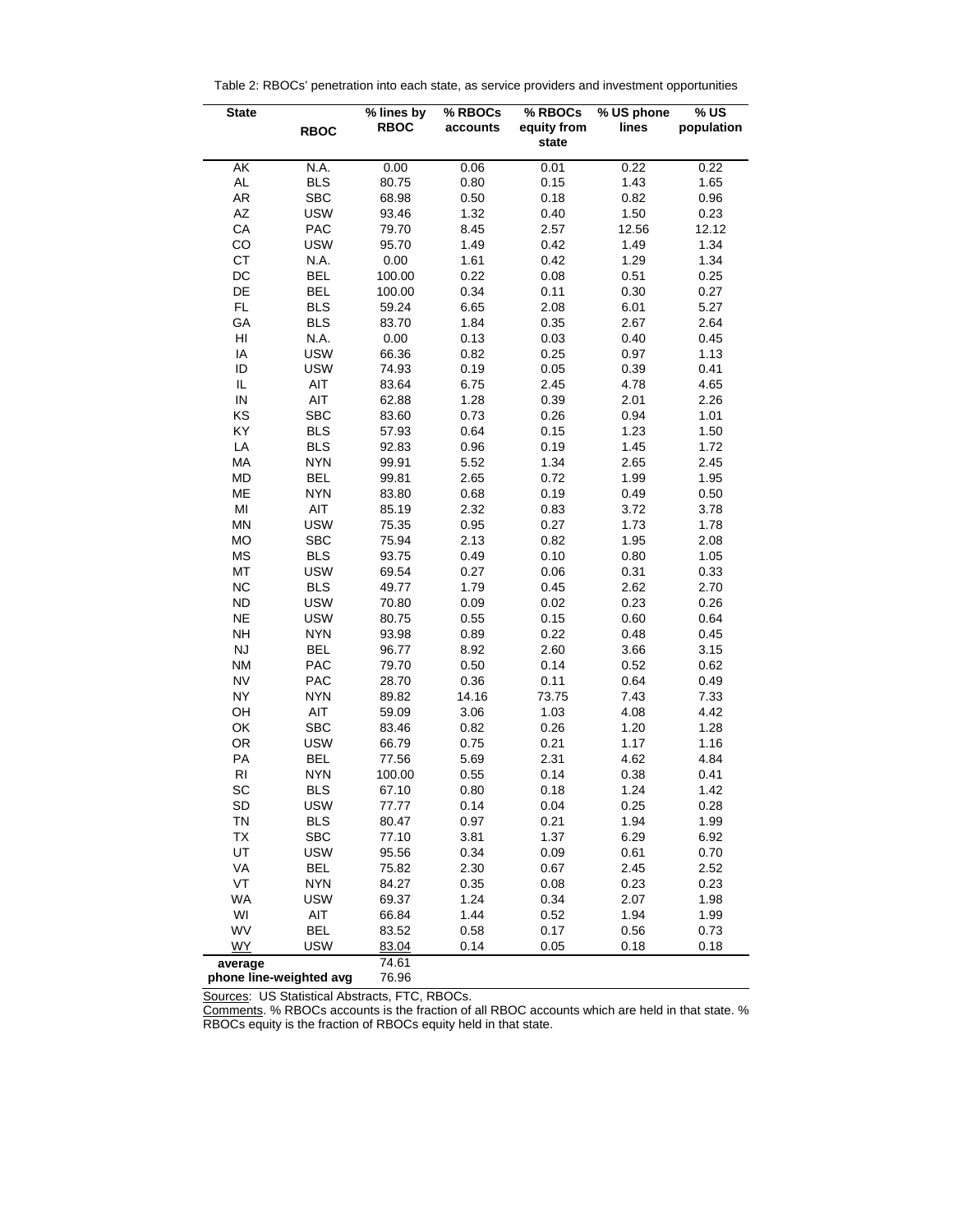#### Table 3: Number of Accounts

| <b>State</b>             | <b>AVG</b>                           | <b>Highest</b> | #accts for Local<br><b>RBOC</b> | # accts<br>Local/AVG | # accts<br>Local/Highest | t-stat |
|--------------------------|--------------------------------------|----------------|---------------------------------|----------------------|--------------------------|--------|
| AK                       | 5                                    | 635            | No local RBOC                   |                      |                          |        |
| AL                       | 4,96                                 | 5,298          | 17,214                          | 3.47                 | 3.25                     | 64.75  |
| AR                       | 3,51                                 | 4,747          | 7,842                           | 2.23                 | 1.65                     | 14.75  |
| AZ                       | 10,363                               | 12,471         | 14,700                          | 1.42                 | 1.18                     | 8.13   |
| CA                       | 65,912                               | 77,753         | 98,515                          | 1.49                 | 1.27                     | 12.49  |
| CO                       | 10,976                               | 13,652         | 21,500                          | 1.96                 | 1.57                     | 16.22  |
| СT                       | 13,417                               | 17,005         | No local RBOC                   |                      |                          |        |
| $_{\rm DC}$              | 1,67                                 | 2,217          | 2,596                           | 1.55                 | 1.17                     | 7.22   |
| DE                       | 2,55                                 | 3,650          | 4,762                           | 1.87                 | 1.30                     | 8.81   |
| <b>FL</b>                | 48,935                               | 54,614         | 94,929                          | 1.94                 | 1.74                     | 19.45  |
| GA                       | 11,559                               | 12,349         | 38,168                          | 3.30                 | 3.09                     | 63.18  |
| HI                       | 1,10                                 | 1,374          | No local RBOC                   |                      |                          |        |
| IA                       | 6,24.                                | 7,677          | 10,300                          | 1.65                 | 1.34                     | 11.11  |
| ID                       | 1,43                                 | 1,726          | 2,700                           | 1.88                 | 1.56                     | 19.13  |
| IL.                      | 50,962                               | 65,375         | Ameritech                       |                      |                          |        |
| ${\sf IN}$               | 9,57.                                | 12,904         | Ameritech                       |                      |                          |        |
| KS                       | 5,12                                 | 6,564          | 11,905                          | 2.32                 | 1.81                     | 20.30  |
| KY                       | 4,34                                 | 4,813          | 11,410                          | 2.63                 | 2.37                     | 38.67  |
| LA                       | 6,51                                 | 6,964          | 17,013                          | 2.61                 | 2.44                     | 50.09  |
| MA                       | 41,200                               | 52,829         | 75,297                          | 1.83                 | 1.43                     | 12.06  |
| <b>MD</b>                | 19,595                               | 27,858         | 37,261                          | 1.90                 | 1.34                     | 9.32   |
| ME                       | 5,02                                 | 6,722          | 9,385                           | 1.87                 | 1.40                     | 10.27  |
| MI                       | 17,206                               | 23,263         | Ameritech                       |                      |                          |        |
| <b>MN</b>                | 6,97                                 | 8,775          | 13,400                          | 1.92                 | 1.53                     | 14.34  |
| <b>MO</b>                | 14,902                               | 18,887         | 35,296                          | 2.37                 | 1.87                     | 21.27  |
| MS                       | 3,11                                 | 3,275          | 9,720                           | 3.12                 | 2.97                     | 66.27  |
| MT                       |                                      | 5,039          | 3,400                           | 1.62                 | 0.67                     | 2.04   |
| <b>NC</b>                | 2,10<br>12,335                       | 14,091         | 30,610                          | 2.48                 | 2.17                     | 31.17  |
|                          |                                      |                |                                 |                      |                          |        |
| <b>ND</b><br>$_{\sf NE}$ | Е<br>4,14.                           | 829            | 1,400                           | 2.09<br>1.74         | 1.69                     | 18.55  |
|                          |                                      | 5,039          | 7,200                           |                      | 1.43                     | 13.60  |
| <b>NH</b>                | 6,64                                 | 8,722          | 12,339                          | 1.86                 | 1.41                     | 11.33  |
| <b>NJ</b>                | 69,861                               | 90,986         | 102,135                         | 1.46                 | 1.12                     | 5.89   |
| <b>NM</b>                | 3,87.                                | 4,756          | 5,900                           | 1.52                 | 1.24                     | 9.12   |
| <b>NV</b>                | 2,91                                 | 3,375          | 3,496                           | 1.20                 | 1.04                     | 5.62   |
| <b>NY</b>                | 110,051                              | 141,217        | 166,966                         | 1.52                 | 1.18                     | 7.52   |
| OH                       | 23,358                               | 31,851         | Ameritech                       |                      |                          |        |
| OK                       | 5,71                                 | 7,368          | 13,592                          | 2.38                 | 1.84                     | 20.74  |
| OR                       | 5,74                                 | 6,853          | 9,400                           | 1.64                 | 1.37                     | 15.07  |
| PA                       | 41,527                               | 58,410         | 83,127                          | 2.00                 | 1.42                     | 10.58  |
| R <sub>l</sub>           | 4,04                                 | 5,399          | 7,742                           | 1.92                 | 1.43                     | 11.33  |
| SC                       | 5,31                                 | 6,127          | 14,602                          | 2.75                 | 2.38                     | 36.30  |
| SD                       | 1,00                                 | 1,181          | 1,900                           | 1.90                 | 1.61                     | 19.70  |
| ΤN                       | 6,42                                 | 6,839          | 18,387                          | 2.86                 | 2.69                     | 48.58  |
| TX                       | 26,376                               | 34,307         | 64,431                          | 2.44                 | 1.88                     | 20.93  |
| UT                       | 2,47                                 | 2,972          | 5,100                           | 2.06                 | 1.72                     | 23.10  |
| VA                       | 17,225                               | 25,645         | 31,277                          | 1.82                 | 1.22                     | 7.40   |
| VT                       | 2,62                                 | 3,539          | 4,574                           | 1.74                 | 1.29                     | 8.73   |
| <b>WA</b>                | 9,32.                                | 11,261         | 16,500                          | 1.77                 | 1.47                     | 16.80  |
| WI                       | 10,278                               | 13,769         | Ameritech                       |                      |                          |        |
| WV                       | 4,33                                 | 6,233          | 7,715                           | 1.78                 | 1.24                     | 7.89   |
| <b>WY</b>                | 1,02                                 | 1,188          | 1,900                           | 1.85                 | 1.60                     | 21.86  |
|                          | <b>Average (including Ameritech)</b> |                |                                 | 2.02                 | 1.63                     | 19.08  |

Comments. **AVG** is the average number of accounts for out-of-state RBOCs. **Highest** is the highest number of accounts for an out-of-state RBOC. **t-stat** is for the hypothesis that the number of accounts for the local RBOC has the same mean as that for the out-of-state RBOCs.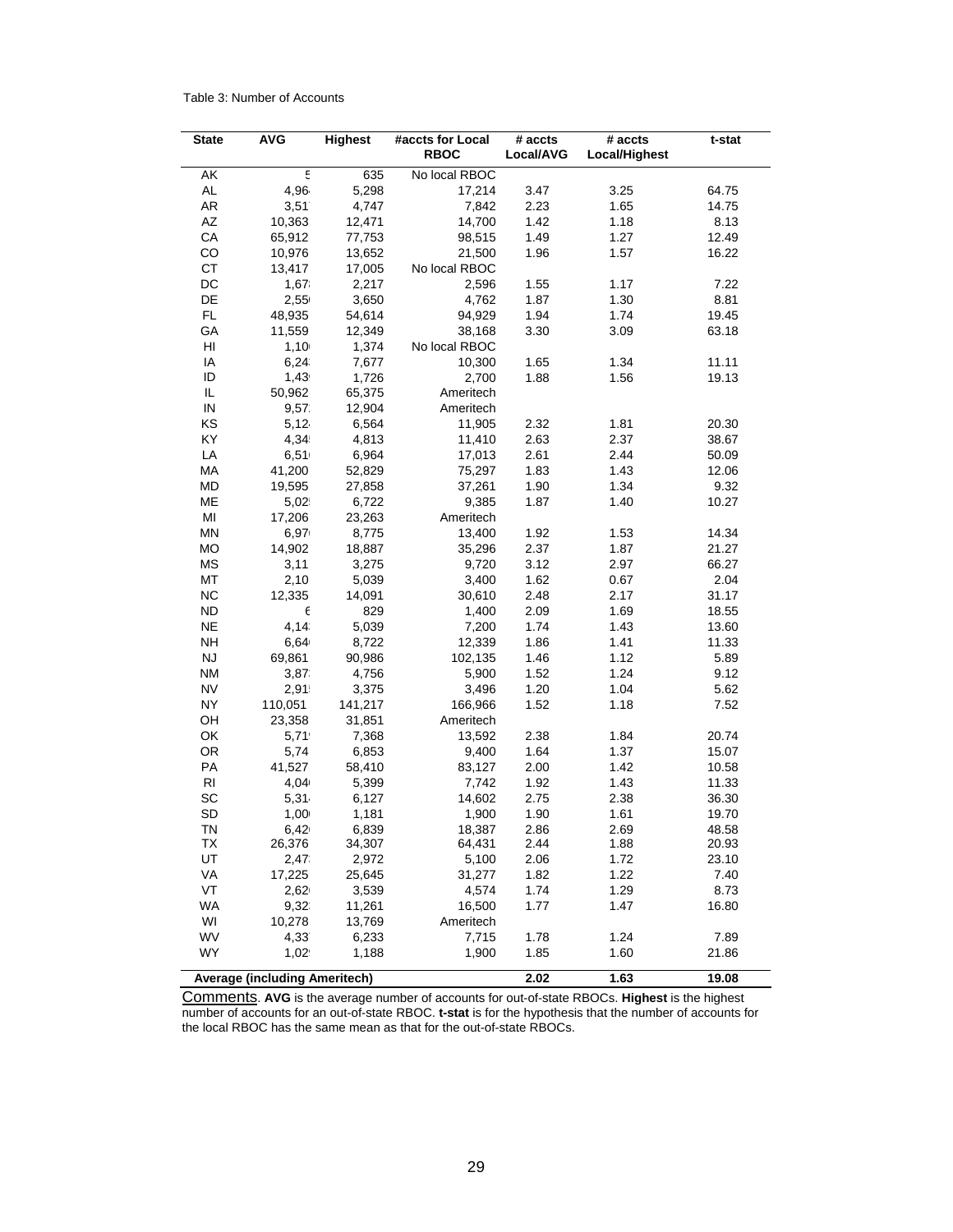Table 4: Fraction of accounts, by state, for each RBOC.

| <b>State</b>         | <b>AVG</b>                           | Highest      | Local        | Local/AVG | <b>Local/Highest</b> | t-stat |
|----------------------|--------------------------------------|--------------|--------------|-----------|----------------------|--------|
|                      | (in percent)                         | (in percent) | (in percent) |           |                      |        |
| AK                   | 0.06                                 | 0.08         |              |           |                      |        |
| $\mathsf{AL}$        | 0.63                                 | 0.66         | 1.58         | 2.52      | 2.38                 | 115.78 |
| AR                   | 0.42                                 | 0.44         | 0.98         | 2.35      | 2.23                 | 53.54  |
| AZ                   | 1.22                                 | 1.32         | 2.04         | 1.67      | 1.54                 | 21.20  |
| CA                   | 7.70                                 | 8.62         | 14.68        | 1.91      | 1.70                 | 27.60  |
| CO                   | 1.29                                 | 1.39         | 2.98         | 2.31      | 2.14                 | 57.17  |
| <b>CT</b>            | 1.61                                 | 1.87         |              |           |                      |        |
| $DC$                 | 0.20                                 | 0.21         | 0.30         | 1.48      | 1.44                 | 37.58  |
| DE                   | 0.31                                 | 0.34         | 0.55         | 1.80      | 1.64                 | 35.29  |
| FL                   | 6.17                                 | 6.31         | 8.72         | 1.41      | 1.38                 | 79.94  |
| GA                   | 1.46                                 | 1.50         | 3.51         | 2.40      | 2.34                 | 136.91 |
| HI                   | 0.13                                 | 0.16         |              |           |                      |        |
| IA                   | 0.73                                 | 0.79         | 1.43         | 1.94      | 1.80                 | 36.01  |
| ID                   | 0.17                                 | 0.20         | 0.37         | 2.20      | 1.92                 | 28.42  |
| IL                   | 6.13                                 | 6.53         |              |           |                      |        |
| ${\sf IN}$           | 1.15                                 |              |              |           |                      |        |
|                      |                                      | 1.19         |              |           |                      |        |
| KS                   | 0.61                                 | 0.68         | 1.49         | 2.44      | 2.20                 | 46.25  |
| KY                   | 0.55                                 | 0.60         | 1.05         | 1.91      | 1.74                 | 40.31  |
| LA                   | 0.82                                 | 0.87         | 1.56         | 1.90      | 1.79                 | 44.79  |
| MA                   | 4.98                                 | 5.22         | 8.70         | 1.75      | 1.67                 | 61.37  |
| <b>MD</b>            | 2.35                                 | 2.56         | 4.30         | 1.83      | 1.68                 | 38.29  |
| ME                   | 0.60                                 | 0.62         | 1.08         | 1.79      | 1.74                 | 68.67  |
| $\mathsf{MI}$        | 2.06                                 | 2.15         |              |           |                      |        |
| <b>MN</b>            | 0.82                                 | 0.87         | 1.86         | 2.26      | 2.13                 | 48.75  |
| <b>MO</b>            | 1.78                                 | 1.88         | 4.43         | 2.49      | 2.35                 | 58.11  |
| $\mathsf{MS}\xspace$ | 0.39                                 | 0.41         | 0.89         | 2.27      | 2.18                 | 78.45  |
| MT                   | 0.23                                 | 0.46         | 0.47         | 2.01      | 1.02                 | 4.37   |
| NC                   | 1.56                                 | 1.63         | 2.81         | 1.81      | 1.73                 | 64.91  |
| <b>ND</b>            | 0.08                                 | 0.08         | 0.19         | 2.46      | 2.35                 | 67.40  |
| <b>NE</b>            | 0.49                                 | 0.53         | 1.00         | 2.04      | 1.87                 | 38.69  |
| $\mathsf{NH}\,$      | 0.80                                 | 0.83         | 1.43         | 1.78      | 1.72                 | 107.41 |
| <b>NJ</b>            | 8.42                                 | 8.94         | 11.78        | 1.40      | 1.32                 | 26.41  |
| <b>NM</b>            | 0.46                                 | 0.51         | 0.82         | 1.79      | 1.60                 | 32.91  |
| <b>NV</b>            | 0.34                                 | 0.40         | 0.52         | 1.53      | 1.30                 | 11.33  |
| <b>NY</b>            | 13.30                                | 13.95        | 19.29        | 1.45      | 1.38                 | 35.33  |
| OH                   | 2.79                                 | 2.93         |              |           |                      |        |
| OK                   | 0.68                                 | 0.73         | 1.71         | 2.50      | 2.32                 | 56.46  |
| OR                   | 0.68                                 | 0.82         | 1.30         | 1.91      | 1.58                 | 17.16  |
| PA                   | 4.98                                 | 5.37         | 9.59         | 1.92      | 1.79                 | 53.54  |
| RI<br>SC             | 0.49                                 | 0.50         | 0.89         | 1.84      | 1.79                 | 143.17 |
|                      | 0.67                                 | 0.71         | 1.34         | 2.00      | 1.90                 | 71.71  |
| SD                   | 0.12                                 | 0.13         | 0.26         | 2.23      | 2.06                 | 43.38  |
| TN                   | 0.81                                 | 0.85         | 1.69         | 2.08      | 1.99                 | 81.57  |
| <b>TX</b>            | 3.15                                 | 3.38         | 8.09         | 2.57      | 2.39                 | 65.25  |
| UT                   | 0.29                                 | 0.33         | 0.71         | 2.42      | 2.13                 | 38.04  |
| VA                   | 2.06                                 | 2.36         | 3.61         | 1.75      | 1.53                 | 21.87  |
| VT                   | 0.32                                 | 0.33         | 0.53         | 1.67      | 1.62                 | 59.51  |
| <b>WA</b>            | 1.10                                 | 1.28         | 2.29         | 2.07      | 1.78                 | 25.16  |
| WI                   | 1.23                                 | 1.30         |              |           |                      |        |
| WV                   | 0.52                                 | 0.57         | 0.89         | 1.71      | 1.55                 | 27.79  |
| WY                   | 0.12                                 | 0.14         | 0.26         | 2.16      | 1.94                 | 31.55  |
|                      | <b>Average (including Ameritech)</b> |              |              | 1.98      | 1.82                 | 50.89  |

Comment. The basic statistic is the ratio between the number of accounts of an RBOC in a given state, divided by the total number of accounts for that RBOC, in percent. **AVG** is the average of that statistic for out-of-state RBOCs, **Highest** is the highest statistic for out-of-state RBOCs, **Local** is that statistic for the local RBOC, etc.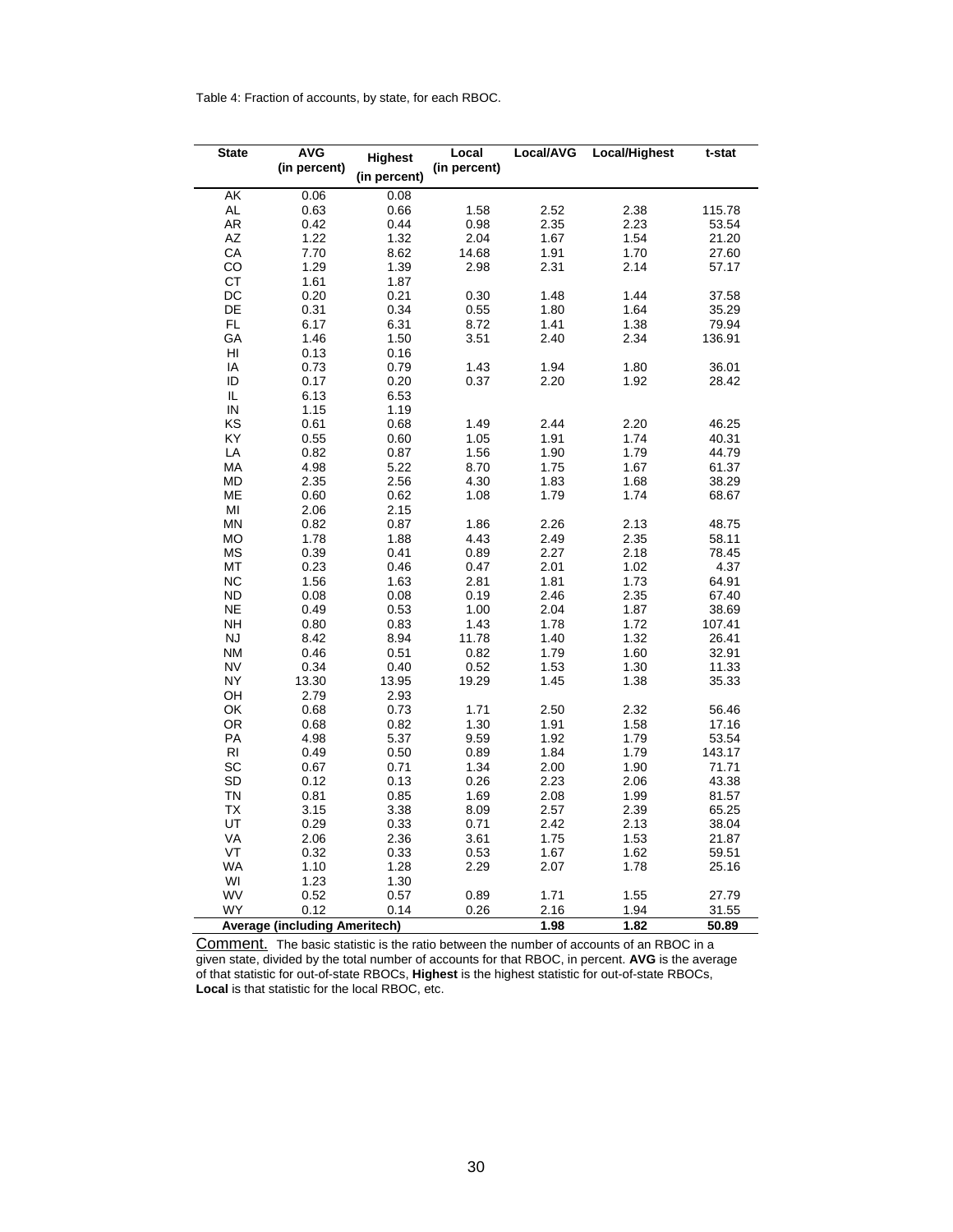Table 5: Fraction of RBOCs' equity held in each state (in percent).

| <b>State</b>           | <b>AVG</b>                           | <b>Highest</b>                         | Local | Local/AVG | Local/Highest | t-stat |
|------------------------|--------------------------------------|----------------------------------------|-------|-----------|---------------|--------|
|                        |                                      | (in percent) (in percent) (in percent) |       |           |               |        |
|                        |                                      |                                        |       |           |               |        |
| AK                     | 0.01                                 | 0.03                                   |       |           |               |        |
| AL                     | 0.14                                 | 0.17                                   | 1.78  | 12.41     | 10.25         | 150.70 |
| AR                     | 0.15                                 | 0.39                                   | 0.40  | 2.63      | 1.04          | 4.84   |
| AZ                     | 0.49                                 | 1.08                                   | 0.58  | 1.18      | 0.54          | 0.63   |
| CA                     | 2.76                                 | 6.21                                   | 6.29  | 2.28      | 1.01          | 4.72   |
| CO                     | 0.45                                 | 1.04                                   | 1.03  | 2.27      | 0.99          | 4.12   |
| CT                     | 0.55                                 | 1.38                                   |       |           |               |        |
| DC                     | 0.09                                 | 0.22                                   | 0.15  | 1.61      | 0.68          | 2.01   |
| DE                     | 0.12                                 | 0.32                                   | 0.22  | 1.83      | 0.67          | 2.22   |
| FL                     | 2.01                                 | 2.39                                   | 10.42 | 5.18      | 4.35          | 63.80  |
| GA                     | 0.34                                 | 0.39                                   | 4.66  | 13.81     | 11.88         | 197.76 |
| $\mathsf{H}\mathsf{I}$ | 0.05                                 | 0.11                                   |       |           |               |        |
| IA                     | 0.29                                 | 0.65                                   | 0.48  | 1.70      | 0.74          | 2.22   |
| ID                     | 0.06                                 | 0.12                                   | 0.11  | 1.99      | 0.90          | 3.43   |
| IL                     | 2.32                                 | 5.77                                   |       |           |               |        |
| ${\sf IN}$             | 0.38                                 | 1.01                                   |       |           |               |        |
| KS                     | 0.24                                 | 0.55                                   | 0.57  | 2.41      | 1.03          | 4.83   |
| KY                     | 0.15                                 | 0.19                                   | 1.19  | 8.07      | 6.18          | 74.16  |
| LA                     | 0.18                                 | 0.29                                   | 1.65  | 9.04      | 5.79          | 61.65  |
| MA                     | 1.51                                 | 3.72                                   | 2.66  | 1.76      | 0.71          | 2.38   |
| МD                     | 0.79                                 | 2.07                                   | 1.48  | 1.88      | 0.72          | 2.50   |
| ME                     | 0.22                                 | 0.53                                   | 0.34  | 1.55      | 0.64          | 1.73   |
| $\mathsf{MI}$          | 0.81                                 | 1.97                                   |       |           |               |        |
| <b>MN</b>              | 0.29                                 | 0.63                                   | 0.57  | 1.96      | 0.91          | 3.34   |
| <b>MO</b>              | 0.65                                 | 1.57                                   | 2.02  | 3.09      | 1.28          | 6.80   |
| MS                     | 0.10                                 | 0.13                                   | 1.07  | 11.17     | 8.42          | 109.92 |
| MT                     | 0.07                                 | 0.15                                   | 0.16  | 2.43      | 1.05          | 4.53   |
| NC                     | 0.43                                 | 0.50                                   | 3.36  | 7.83      | 6.71          | 96.09  |
| <b>ND</b>              | 0.03                                 | 0.06                                   | 0.07  | 2.64      | 1.07          | 4.68   |
| <b>NE</b>              | 0.17                                 | 0.37                                   | 0.32  | 1.94      | 0.88          | 3.20   |
| <b>NH</b>              | 0.25                                 | 0.63                                   | 0.44  | 1.74      | 0.70          | 2.28   |
| NJ                     | 3.06                                 | 7.51                                   | 4.12  | 1.35      | 0.55          | 1.10   |
| NΜ                     | 0.17                                 | 0.39                                   | 0.24  | 1.40      | 0.61          | 1.29   |
| <b>NV</b>              | 0.13                                 | 0.28                                   | 0.18  | 1.32      | 0.63          | 1.35   |
| <b>NY</b>              | 63.46                                | 79.19                                  | 77.91 | 1.23      | 0.98          | 1.26   |
| OH                     | 1.35                                 | 4.45                                   |       |           |               |        |
| OK                     | 0.22                                 | 0.55                                   | 0.64  | 2.86      | 1.15          | 5.77   |
| <b>OR</b>              | 0.24                                 | 0.53                                   | 0.40  | 1.64      | 0.75          | 2.23   |
| PA                     | 2.20                                 | 4.99                                   | 4.90  | 2.23      | 0.98          | 4.45   |
| <b>RI</b>              | 0.16                                 | 0.40                                   | 0.28  | 1.76      | 0.70          | 2.32   |
| SC                     | 0.18                                 | 0.22                                   | 1.49  | 8.53      | 6.83          | 92.38  |
| <b>SD</b>              | 0.06                                 | 0.19                                   | 0.08  | 1.49      | 0.44          | 0.88   |
| TN                     | 0.21                                 | 0.25                                   | 5.83  | 28.40     | 23.08         | 344.05 |
| ТX                     | 1.15                                 | 2.76                                   | 3.32  | 2.89      | 1.21          | 6.23   |
| UT                     | 0.09                                 | 0.19                                   | 0.19  | 2.06      | 1.02          | 3.85   |
| VA                     | 0.76                                 | 2.18                                   | 1.42  | 1.87      | 0.65          | 2.14   |
| VT                     | 0.10                                 | 0.25                                   | 0.15  | 1.55      | 0.61          | 1.65   |
| <b>WA</b>              | 0.39                                 | 0.87                                   | 0.74  | 1.90      | 0.85          | 3.07   |
| WI                     | 0.44                                 | 1.11                                   |       |           |               |        |
| WV                     | 0.20                                 | 0.55                                   | 0.33  | 1.68      | 0.61          | 1.78   |
| <b>WY</b>              | 0.06                                 | 0.16                                   | 0.08  | 1.32      | 0.53          | 0.82   |
|                        | <b>Average (including Ameritech)</b> |                                        |       | 2.76      | 2.40          | 27.24  |

Comment. The basic statistic is the ratio between the number of shares of an RBOC in a given state, divided by the total number of shares for that RBOC, in percent. **AVG** is the average of that statistic for out-of-state RBOCs, **Highest** is the highest statistic for out-of-state RBOCs, **Local** is that statistic for the local RBOC, etc.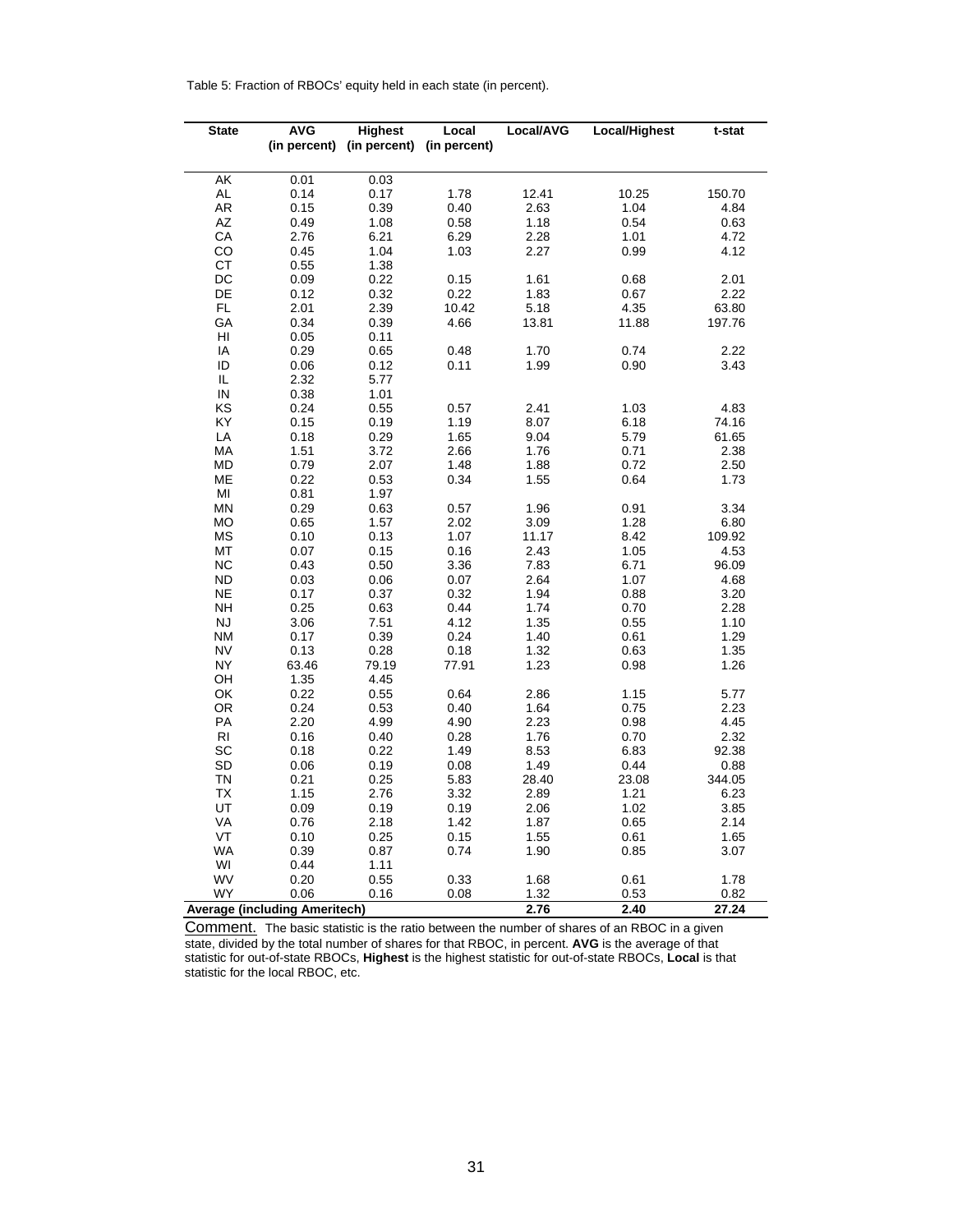| <b>State</b>           | AVG                                  | Highest   | Local                                           | Local/AVG    | Local/Highest | t-stat           |
|------------------------|--------------------------------------|-----------|-------------------------------------------------|--------------|---------------|------------------|
|                        |                                      |           | (in \$ million) (in \$ million) (in \$ million) |              |               |                  |
| AK                     | 3                                    | 6         |                                                 |              |               |                  |
| $\mathsf{AL}$          | 40                                   | 60        | 311                                             | 7.87         | 5.18          | 33.82            |
| AR                     | 34                                   | 68        | 138                                             | 4.01         | 2.04          | 11.00            |
| $\mathsf{A}\mathsf{Z}$ | 121                                  | 188       | 95                                              | 0.79         | 0.51          | (1.08)           |
| CA                     | 673                                  | 1,082     | 1,109                                           | 1.65         | 1.03          | 3.61             |
| CO                     | 112                                  | 181       | 170                                             | 1.52         | 0.94          | 2.49             |
| <b>CT</b>              | 129                                  | 240       |                                                 |              |               |                  |
| DC                     | 20                                   | 38        | 46                                              | 2.25         | 1.20          | 5.66             |
| DE                     | 27                                   | 56        | 67                                              | 2.53         | 1.20          | 5.42             |
| FL                     | 547                                  | 841       | 1,817                                           | 3.32         | 2.16          | 12.56            |
| GA                     | 92                                   | 138       | 812                                             | 8.80         | 5.89          | 40.60            |
| HI                     | 11                                   | 19        |                                                 |              |               |                  |
| IA                     | 71                                   | 114       | 80                                              | 1.12         | 0.70          | 0.57             |
| ID                     | 14                                   | 22        | 19                                              | 1.33         | 0.85          | 1.73             |
| IL                     | 512                                  | 1,007     |                                                 |              |               |                  |
| ${\sf IN}$             | 84                                   | 176       |                                                 |              |               |                  |
| KS                     | 53                                   | 97        | 196                                             | 3.70         | 2.03          | 12.02            |
| KY                     | 41                                   | 66        | 208                                             | 5.08         | 3.15          | 18.46            |
| LA                     | 51                                   | 97        | 288                                             | 5.67         | 2.95          | 18.85            |
| MA                     | 356                                  | 649       | 635                                             | 1.78         | 0.98          | 3.39             |
| MD                     | 174                                  | 361       | 459                                             | 2.64         | 1.27          | 6.22             |
| ME                     | 52                                   | 93        | 81                                              | 1.55         | 0.87          | 2.30             |
| MI                     | 183                                  | 344       |                                                 |              |               |                  |
| MN                     | 73                                   | 109       | 93                                              | 1.28         | 0.85          | 1.37             |
| MO                     | 146                                  | 274       | 690                                             | 4.73         | 2.52          | 15.12            |
| <b>MS</b>              | 26                                   | 39        | 187                                             | 7.07         | 4.74          | 29.39            |
| MT                     | 16                                   | 27        | 27                                              | 1.64         | 0.99          | 3.04             |
| <b>NC</b>              | 118                                  | 172       | 586                                             | 4.98         | 3.41          | 20.64            |
| <b>ND</b>              | 6                                    | 11        | 11                                              | 1.78         | 1.01          | 3.34             |
| <b>NE</b><br><b>NH</b> | 41<br>60                             | 64<br>110 | 53<br>106                                       | 1.29         | 0.83          | 1.40             |
| <b>NJ</b>              | 692                                  | 1,310     | 1,277                                           | 1.77         | 0.96<br>0.98  | 3.29             |
| <b>NM</b>              | 42                                   | 68        | 39                                              | 1.85<br>0.93 | 0.58          | 3.52             |
| <b>NV</b>              | 32                                   | 48        | 31                                              | 0.95         | 0.64          | (0.30)<br>(0.30) |
| <b>NY</b>              | 16,658                               | 24,768    | 18,625                                          | 1.12         | 0.75          | 0.50             |
| OH                     | 289                                  | 776       |                                                 |              |               |                  |
| OK                     | 49                                   | 96        | 217                                             | 4.42         | 2.26          | 13.60            |
| OR.                    | 59                                   | 93        | 65                                              | 1.10         | 0.70          | 0.59             |
| PA                     | 502                                  | 869       | 1,516                                           | 3.02         | 1.74          | 9.36             |
| R <sub>l</sub>         | 37                                   | 69        | 67                                              | 1.79         | 0.96          | 3.39             |
| SC                     | 48                                   | 70        | 260                                             | 5.41         | 3.71          | 22.25            |
| SD                     | 13                                   | 33        | 14                                              | 1.08         | 0.42          | 0.21             |
| <b>TN</b>              | 57                                   | 86        | 1,017                                           | 17.96        | 11.78         | 82.08            |
| TX                     | 252                                  | 481       | 1,136                                           | 4.52         | 2.36          | 15.35            |
| UT                     | 24                                   | 44        | 32                                              | 1.33         | 0.72          | 1.29             |
| VA                     | 168                                  | 380       | 440                                             | 2.62         | 1.16          | 5.27             |
| VT                     | 23                                   | 43        | 36                                              | 1.58         | 0.84          | 2.38             |
| <b>WA</b>              | 96                                   | 152       | 122                                             | 1.28         | 0.80          | 1.51             |
| WI                     | 96                                   | 194       |                                                 |              |               |                  |
| WV                     | 44                                   | 96        | 104                                             | 2.33         | 1.08          | 4.60             |
| WY                     | 15                                   | 28        | 14                                              | 0.95         | 0.50          | (0.20)           |
|                        | <b>Average (including Ameritech)</b> |           |                                                 | 3.15         | 1.84          | 9.68             |

Table 6: Dollar Amounts invested from each state.

Comment. The basic statistic is the product of the number of shares of an RBOC in a given state and the share price on February 10, 1997, in millions of dollars. **AVG** is the average of that statistic for out-of-state RBOCs, **Highest** is the highest statistic for out-of-state RBOCs, **Local** is that statistic for the local state.